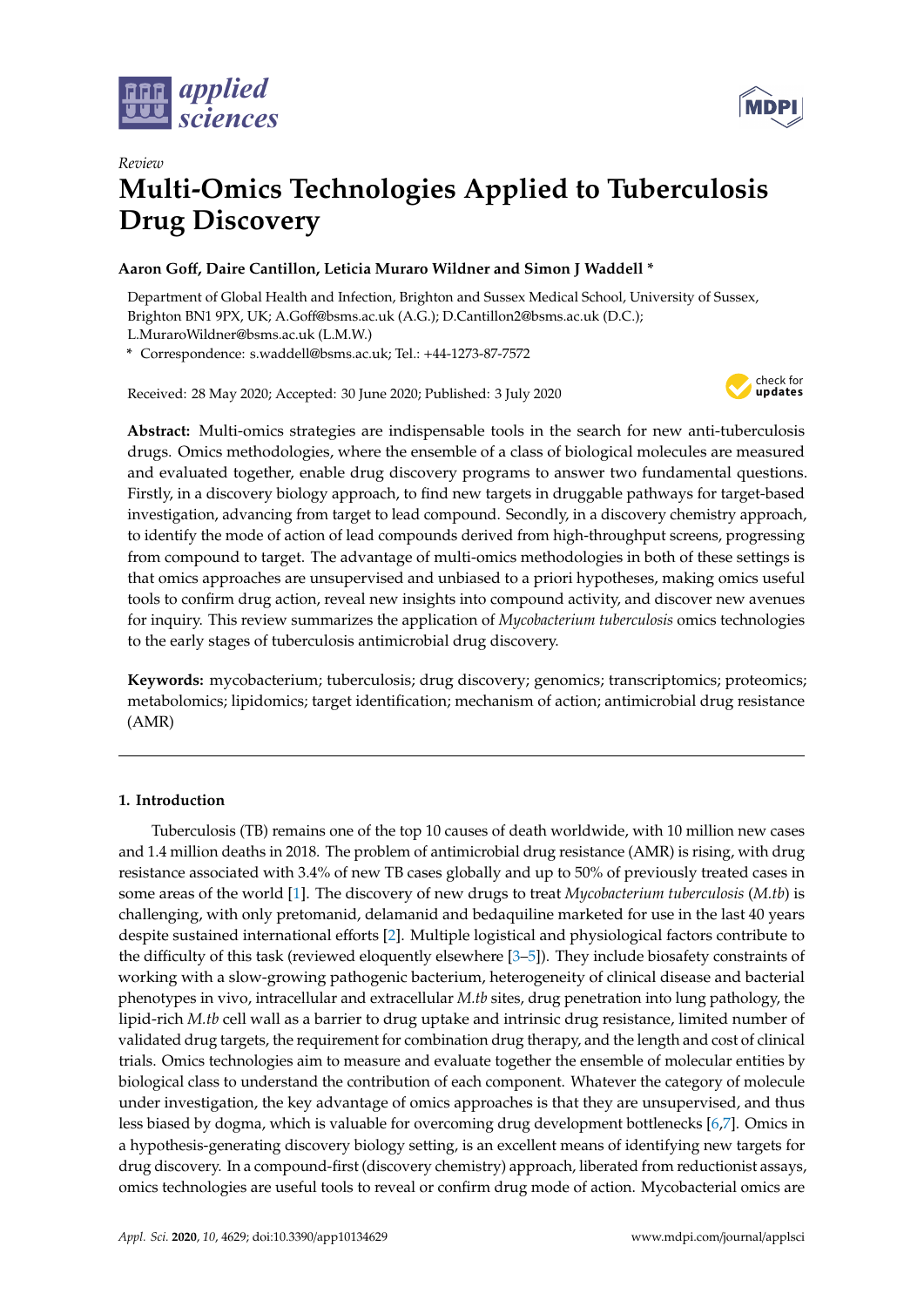applicable throughout the drug development process from initial drug discovery to preclinical and clinical stages, at each step describing the action of compounds, derivatives, and formulations on *M.tb*. For example, identifying target drift or off-target effects during lead optimization, or characterizing drug resistance conferring mutations in clinical trials.

This review summarizes the application of *M.tb* omics strategies in the early stages of the discovery of new drugs for TB, incorporating genomics (DNA), transcriptomics (mRNA), proteomics (proteins), metabolomics (metabolites) and lipidomics (lipids). The review is not intended to be comprehensive—omics are now fully established in most drug discovery settings—but aims to highlight landmark and interesting approaches to the TB drug development problem. The review centers on omics applied directly to *M.tb*, using examples from other mycobacterial models only to illustrate groundbreaking discovery tools. We focus on (a) target identification, in this context the recognition of potentially druggable pathways worthy of drug discovery efforts in a target-based approach; (b) mode of action studies, often aimed at progressing hits from whole cell compound screening strategies on the long road to the TB clinic (Figure [1\)](#page-1-0).

<span id="page-1-0"></span>

**Figure 1.** The application of omics tools to antimicrobial drug discovery pathways. In a discovery biology approach, omics methodologies are used early in the process to identify new targets for investigation. In a discovery chemistry setting, omics techniques are useful further down the road to identify mechanism of action of lead compounds.

# **2. Genomics**

# *2.1. Target Identification*

The *M.tb* H37Rv genome was sequenced in 1998, revealing ~4000 potential drug targets, of which ~50% were assigned a tentative function [\[8](#page-13-6)[,9\]](#page-14-0). *M.tb* H37Rv was selected for sequencing as the type strain for *M.tb. M.tb* H37 was isolated from a patient in 1905 and serially passaged in the laboratory, a resulting strain was named H37Rv, with "R" standing for rough morphology and "*v*" for virulent [\[8\]](#page-13-6). It has become a commonly used laboratory strain of pathogenic *M.tb*, a genomic reference for clinical isolates, and a starting point for drug discovery. Since then, comprehensive whole genome sequencing of *M.tb* clinical isolates recovered from patients with TB has uncovered a core genome and mapped the accumulation of single nucleotide polymorphisms (SNPs) in protein coding genes [\[10\]](#page-14-1). Comparative genomics has also enabled drug specificity (across microbial species) and toxicity (to mammals) to be anticipated, based on the presence or absence of target protein coding sequences. The application of genomics to *M.tb* has therefore provided a framework of potential drug targets. Manipulation of gene function, through gene inactivation strategies, has aided recognition of pathways that are essential to *M.tb* in different microenvironments, thus highlighting targets for drug discovery programs [\[6\]](#page-13-4).

Gene deletion methods designed to generate unmarked single gene knockout mutants have been employed alongside global approaches using transposons (Tn) to inactivate gene function [\[11\]](#page-14-2). Tn libraries are generated by disrupting genes through random insertion of a transposon throughout the genome, then applying a selective pressure to measure gene essentiality. DNA microarrays were initially used to map the changing abundance of thousands of Tn mutants, transposon site hybridization (TraSH) [\[12\]](#page-14-3); more recently coupled to whole genome sequencing (Tn-seq) for greater genomic resolution [\[13\]](#page-14-4). Tn mutant screening has been used to map the genetic pathways required for growth of *M.tb* and *Mycobacterium bovis* Bacillus Calmette-Guérin (BCG) in vitro [\[14\]](#page-14-5). Here, a *Himar1* based Tn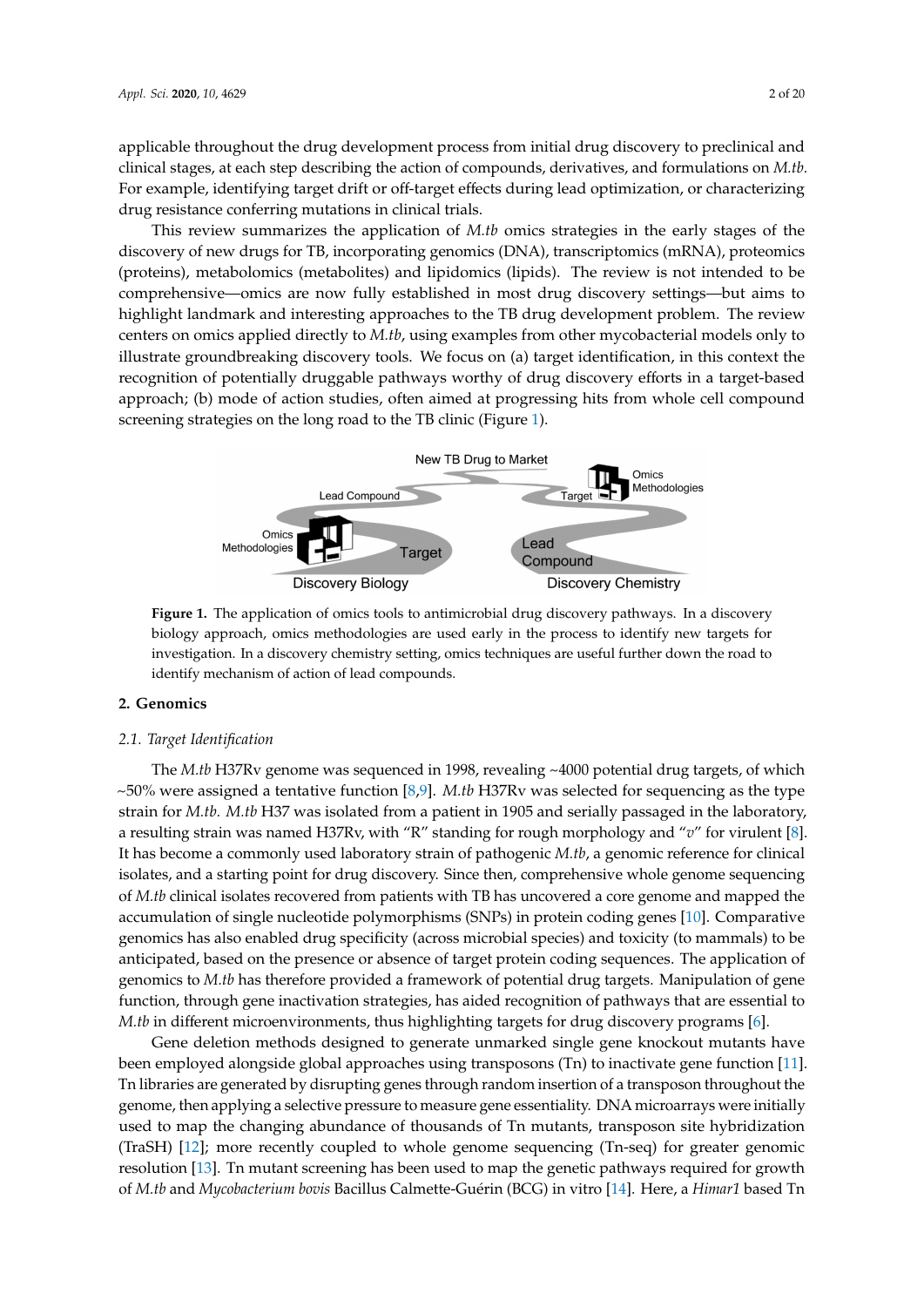delivery method using a transducing bacteriophage generated a library of ~100,000 independent clones. A total of 614 genes essential for in vitro growth were found to be evenly distributed throughout the mycobacterial chromosome. In addition, many genes that were shown to be essential for growth appeared to be co-transcribed in operons. Essential genes were identified in amino acid, co-factor and nucleic acid biosynthesis pathways; genes of unknown function were also classified as essential. Many genes assumed to be essential that were predicted to be involved in cell wall and protein metabolism were shown to be dispensable. This is likely due to functional redundancy; for example, *purT* and *purN* both offer alternative pathways for purine de novo biosynthesis and so neither gene was essential [\[15\]](#page-14-6), providing valuable information that allows non-essential targets to be dropped from drug discovery portfolios. A fundamental pathogenic trait of *M.tb* is the ability to survive and replicate in phagocytes, avoiding phagosome-lysosome fusion and adapting to an intracellular lifestyle [\[16\]](#page-14-7). Therefore, to define pathways that are essential for intra-macrophage survival, Barczak et al. mapped genes required for intracellular growth using high content imaging alongside multiplexed cytokine analysis of macrophages infected with *M.tb* Tn mutant libraries [\[17\]](#page-14-8). Systematic, multiparametric analysis of *M.tb* Tn mutants impaired for intracellular growth identified functional relationships between *M.tb* Tn mutants and macrophage cytokine profiles. The authors showed that production and export of the complex lipid, phthiocerol dimycocerosate (PDIM), was required for the secretion of ESX-1 substrates and permeabilization of the phagosome, revealing key virulence determinants, alongside defining pathways that are essential to the metabolism of intracellular bacilli, identifying potential targets for drug discovery. Plainly, Tn mutant libraries will only identify genes that are essential in the model under investigation, successful drug targets are likely required to be essential across several different conditions to mimic the variety of microenvironments encountered by *M.tb* during natural infection.

Gene deletion or inactivation results in the absence of gene product, this may not be reflective of drug action, where complete inhibition of protein function may not occur [\[18\]](#page-14-9). Conditional expression strategies that reduce rather than abrogate protein function may better represent drug action, and crucially allows essential gene targets to be investigated in the laboratory. Conditional expression using inducible promoter systems (for example, Tet ON/OFF or Pip ON/OFF) allow the expression of essential genes to be increased or reduced to understand gene function, model drug target inhibition and genetically-validate drug targets. The utility of such an inducible gene expression system was highlighted by Johnson et al. where *M.tb* mutants depleted for 474 essential genes (termed hypomorphs) were screened against a large pool of potential inhibitors, allowing for >8.5 million chemical-genetic interactions to take place [\[19\]](#page-14-10). An episomally-encoded *sspB* gene was introduced to control protein degradation via a carboxyl-terminal fused DAS-tag. In addition, a 20 nucleotide "barcode" was introduced to facilitate enumeration by sequencing the barcoded PCR products derived from the mutants when pooled. The expression of SspB was controlled by a TetON promoter that was induced in response to anhydrotetracycline; by using TetON promoters with varying strengths, the level of gene product targeted for degradation by the SspB gene could be titrated. Primary screening using this hypomorph methodology identified over 10-fold more hits than whole cell screening wild type *M.tb*. As expected, well known antimicrobial drug classes showed interactions with specific hypomorphs, such as fluoroquinolones with their target GyrA, as well as rifampicin with the β subunit of RNA polymerase. This screening approach identified 39 inhibitors that targeted cellular components that are already clinically-validated antimicrobial drug targets; DNA gyrase, mycolic acid synthesis, and folate biosynthesis, targeted by the fluoroquinolones, isoniazid, and para-amino-salicylic acid, respectively [\[20\]](#page-14-11). The 39 compounds were either novel chemical entities or known compounds with re-purposed activity, such as the plant alkaloid tryptanthrin. In addition to finding novel inhibitors for well-validated targets, hypomorph screening also identified inhibitors against novel cellular targets. Johnson et al. demonstrated that strains hypomorphic for the putative efflux pump EfpA were inhibited by the compound BRD-8000 (MIC 6  $\mu$ M) but this compound showed no activity against wild type *M.tb* (MIC  $\geq$  50  $\mu$ M). Subsequent chemical optimization improved activity of BRD-8000 against wild type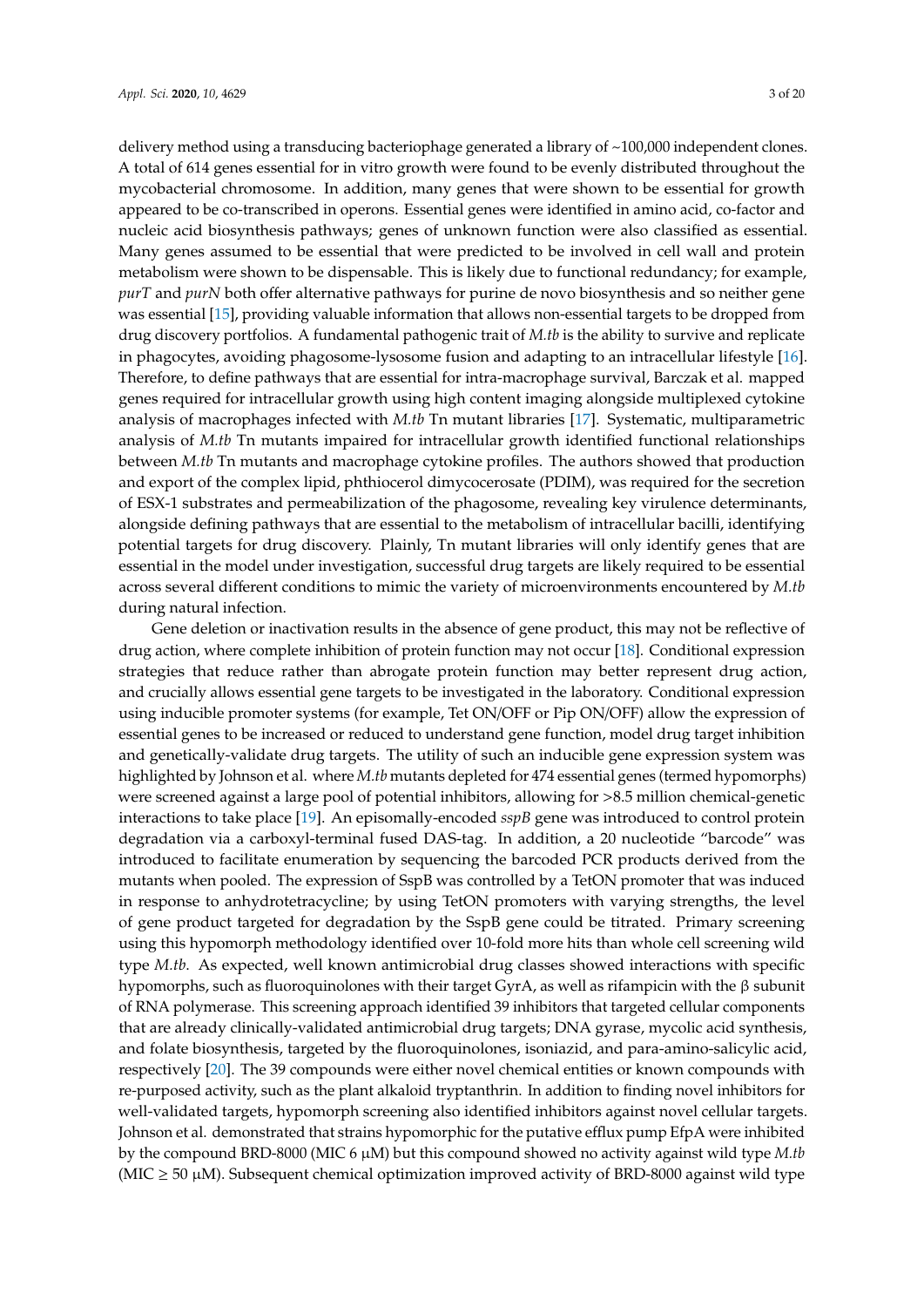*M.tb* to an MIC of 800 nM, an increase of ≥63-fold activity. *M.tb* spontaneous mutants resistant to this modified BRD-8000 compound showed a single point mutation in *efpA*, demonstrating that chemical modification of BRD-8000 had not altered target specificity.

Clustered Regularly Interspaced Short Palindromic Repeats interference (CRISPRi) has the potential to revolutionize the field, enabling precise gene silencing to identify and validate drug targets. A nuclease, dCas9 containing two mutations that eradicate its nuclease activity, is targeted to a mycobacterial gene of interest by a single guide RNA (sgRNA). Upon binding of the dCas9-sgRNA complex to the target site, the DNA duplex destabilizes and prevents gene transcription by blocking RNA polymerase promoter access [\[21\]](#page-14-12). Notably, the level of gene silencing can be controlled by varying the sgRNA length and sequence, this allows fine control of the expression of essential genes where traditional gene knockout approaches would be lethal. This system has been further optimized to be induced by doxycycline. This is a lipophilic drug with excellent tissue penetration properties, so that CRISPRi can be employed across a range of drug screening models including in vitro, intracellular and animal studies [\[22](#page-14-13)[,23\]](#page-14-14). This approach was used to create libraries containing over 90,000 sgRNAs, generating pools of *M.tb* strains where the majority of genes have been targeted by CRISPRi, enabling high throughput screening approaches to be applied. The utility of CRISPRi in target-based drug discovery was demonstrated through gene silencing of folate metabolism [\[24\]](#page-14-15). *M.tb* and mammals require folate; however, *M.tb* must synthesize folate de novo while mammals obtain it through their diet. The variation in folate metabolism makes this biosynthetic pathway an attractive target for antimicrobial drug discovery [\[25\]](#page-14-16). While this pathway has been targeted in other bacteria with the antimicrobial drugs trimethoprim, inhibiting dihydrofolate reductase (FolA), and sulfamethoxazole, inhibiting dihydropteroate synthase (FolP1); the action of these drugs in mycobacteria is less clear. Generation of folate biosynthesis knockout mutants in mycobacteria has proved challenging, making target validation difficult for this pathway. *Mycobacterium smegmatis* is a non-pathogenic mycobacterium frequently used as a model organism for *M.tb* due to its low biohazard risk and tractable genomics [\[26\]](#page-14-17). Rock et al. utilized a panel of sgRNAs to generate hypomorphs of *folP1*, *folA* and *folC* (dihydrofolate synthase) in this model organism to show that these genes were individually essential. If weaker sgRNAs were used to decrease growth rate rather than inhibit growth completely, there was synergistic growth inhibition, demonstrating the utility of exploiting multiple targets in this pathway to maximize antimicrobial drug activity. Translation of the technology to *M.tb* will yield useful insights into target and pathway essentiality. One caveat to CRISPRi is the potential for off target effects, where dCas9 binds and silences genes that were not intended to be targeted. Bioinformatics packages exist that effectively predict this binding; however, these algorithms may not capture every off-target event [\[27](#page-14-18)[,28\]](#page-14-19).

#### *2.2. Mode of Action*

Advances in next generation sequencing technologies and the continued reduction in cost has placed whole genome sequencing (WGS) firmly into the drug discovery pipeline from mechanism of action identification through to monitoring drug resistance post approval [\[29\]](#page-14-20). Illumina sequencing (Illumina Inc., San Diego, CA, USA) generates short sequence reads (typically 150 bp long), and while the majority of sequencing data generated today is from Illumina platforms, alternative methodologies are also useful to antimicrobial drug discovery. Long read sequencing (~kilobases), available through platforms such as PacBio (Pacific Biosciences, Menlo Park, CA, USA) and Oxford Nanopore (Oxford Nanopore Technologies Ltd, Oxford, UK), are especially suited for sequencing repetitive regions and structural variations. WGS has been exploited to identify mutations that occur in spontaneous drug resistant colonies growing on solid agar containing a novel antimicrobial compound of interest, typically between 5-fold and 10-fold the minimum inhibitory concentration. Using drug exposure as the selective pressure, this methodology may reveal mutations that affect drug action, in the drug target itself or in gene functions that influence drug activation or efflux. Andries et al. in the discovery of bedaquiline, employed WGS of *M. smegmatis* and *M.tb* bedaquiline-resistant mutants cultured in vitro to demonstrate that this diarylquinoline targets the product of *atpE*; a subunit of the mycobacterial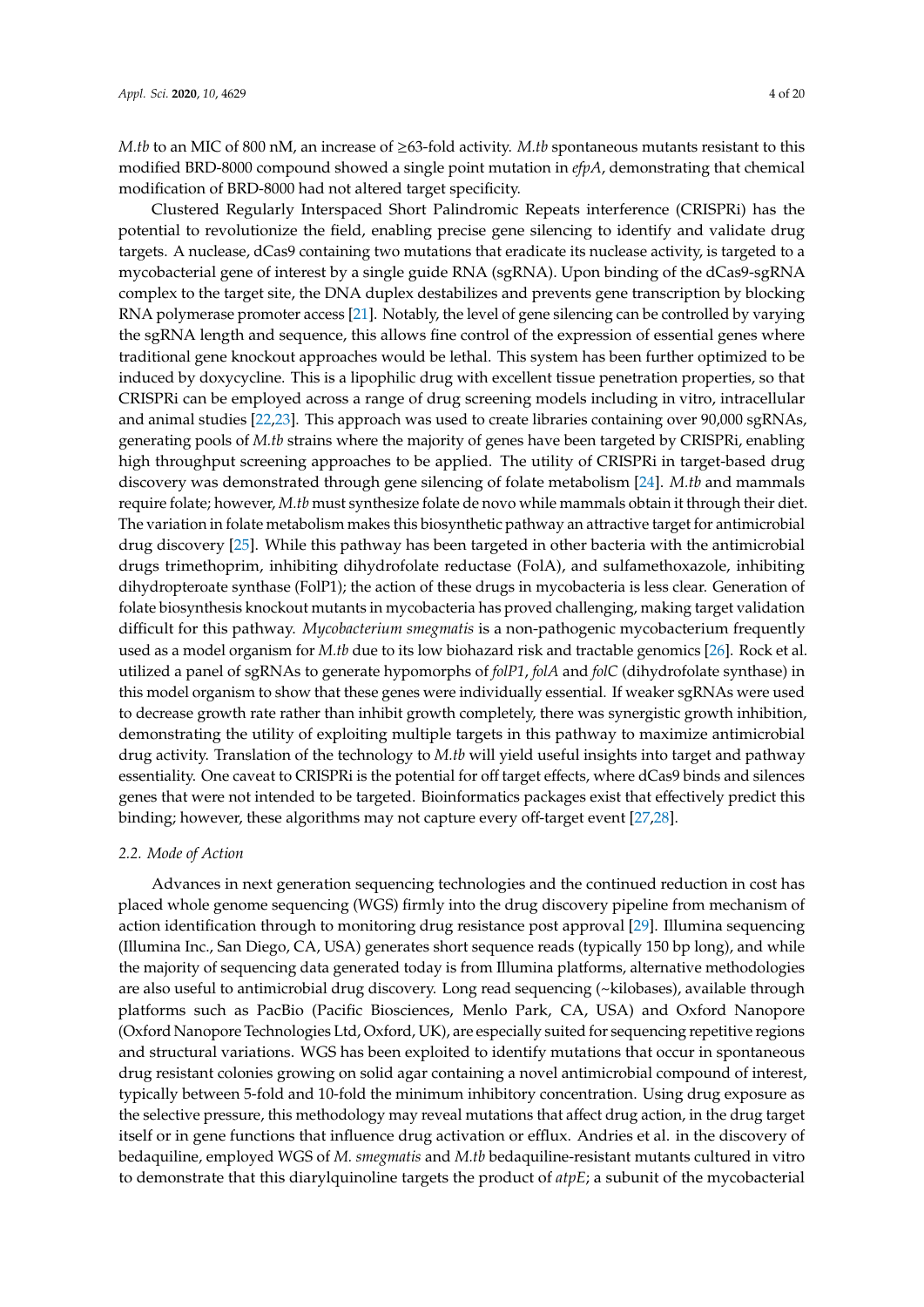ATP synthase anchored in the mycobacterial membrane [\[30\]](#page-15-0). Kundu et al. further characterized this mode of action, showing that bedaquiline binds to the epsilon subunit [\[31\]](#page-15-1). Mutations can, however, be identified in other non-target genes that confer resistance, expanding understanding of drug action but complicating the interpretation of results. For example, in a murine model of TB infection, mutations in the putative Xaa-Pro aminopeptidase *pepQ* were identified that conferred low level resistance to both bedaquiline and clofazimine, neither of which target PepQ directly [\[32\]](#page-15-2). While the function of PepQ remains to be determined in *M.tb*, Almeida et al. postulated that this mutation prevented protein degradation of the efflux pump MmpL5, enhancing drug efflux and inducing resistance to bedaquiline and clofazimine [\[32\]](#page-15-2).

WGS has also been used to reveal the mechanism of action of repurposed licensed pharmaceuticals in *M.tb*. Rybniker et al. identified lansoprazole from the Prestwick library of 1280 FDA approved drugs as protective to lung fibroblasts in an *M.tb* intracellular model of infection [\[33\]](#page-15-3). Three lansoprazole resistant mutants were sequenced; each mutant showed the same SNP, a substitution of leucine for proline, in the β-subunit of the cytochrome bc1 complex gene *qcrB*, a key element of the mycobacterial respiratory chain. To demonstrate that exposure to this commonly prescribed proton pump inhibitor did not select for lansoprazole-resistant *M.tb*, Rybniker et al. sequenced 13,559 *M.tb* Complex clinical isolates revealing only one *M. bovis* isolate with a mutation in *qcrB* [\[34\]](#page-15-4). Of course, this methodology to define the target of drugs with unknown mechanisms of action is only fruitful if drug-resistant colonies can be raised, which is not always the case. This was highlighted in the discovery of the novel antimicrobial drug, teixobactin from the bacterium *Eleftheria terrae*. Here, a novel iChip culture method was used to capture previously unculturable bacteria in their natural soil environment, which led to the identification of the cell wall-targeting agent teixobactin [\[35\]](#page-15-5). Neither *Staphylococcus aureus* nor *M.tb* drug resistant colonies could be generated even at sub-inhibitory concentrations. The authors hypothesized that this indicated general cell toxicity of the compound; however, no mammalian cell toxicity was observed. Subsequent biochemical approaches indicated that this compound exerted its antimicrobial effects through interactions with peptidoglycan pre-cursors—mostly lipid II. Therefore, the inability to generate spontaneous resistance in vitro is likely due to teixobactin inhibiting multiple non-protein targets. Like many other antimicrobial drugs, teixobactin was isolated from an environmental microorganism. It is therefore possible that bacteria in close proximity to *E. terrae* in the soil may be resistant to teixobactin, offering a scenario where teixobactin resistance mechanisms could be discovered [\[36\]](#page-15-6). While the inability to detect drug resistance in the laboratory does not mirror the complexity of TB clinical disease alongside host pharmacokinetic and pharmacodynamic factors, the concept of resistance-proof antimicrobial drugs is very attractive and could transform the destructive antimicrobial drug to evolution of drug resistance cycle.

WGS is also shaping our understanding of drug action and drug resistance through the large-scale sequencing of clinical isolates. Consortia mapping drug-resistance conferring mutations have revealed novel mechanisms of resistance and potential novel modes of action of existing anti-*M.tb* drugs in patients [\[37\]](#page-15-7). The CRyPTIC Consortium and the 100,000 Genomes Project obtained over 10,000 *M.tb* clinical isolate genomes and associated phenotypes to predict phenotypic drug susceptibility to front line agents from genome sequence. The authors successfully demonstrated that susceptibility could be correlated to the presence or absence of specific antimicrobial drug resistance mutations [\[37\]](#page-15-7). This approach also exposed mutations with as yet unexplained roles in drug action. For example, *M.tb* isolates have been identified with mutations in the mycothiol biosynthetic genes *mshA* and *mshC* that confer high-level resistance to ethionamide and low-level resistance to isoniazid [\[38\]](#page-15-8). Mycothiol is a key detoxifying and reducing molecule with similar functions to glutathione, which is absent in mycobacteria [\[39\]](#page-15-9). Knockout mutants of *mshA* grew normally in vitro and in immunodeficient mice but were growth defective in immunocompetent mice [\[40\]](#page-15-10), and mycothiol-deficient mutants were less susceptible to ethionamide and isoniazid [\[41\]](#page-15-11). Ethionamide and isoniazid are both prodrugs that target the NADH-dependent enoyl-ACP reductase InhA; however, isoniazid is activated by KatG and ethionamide by EthA [\[42,](#page-15-12)[43\]](#page-15-13). In order to delineate the roles mycothiol biosynthetic genes play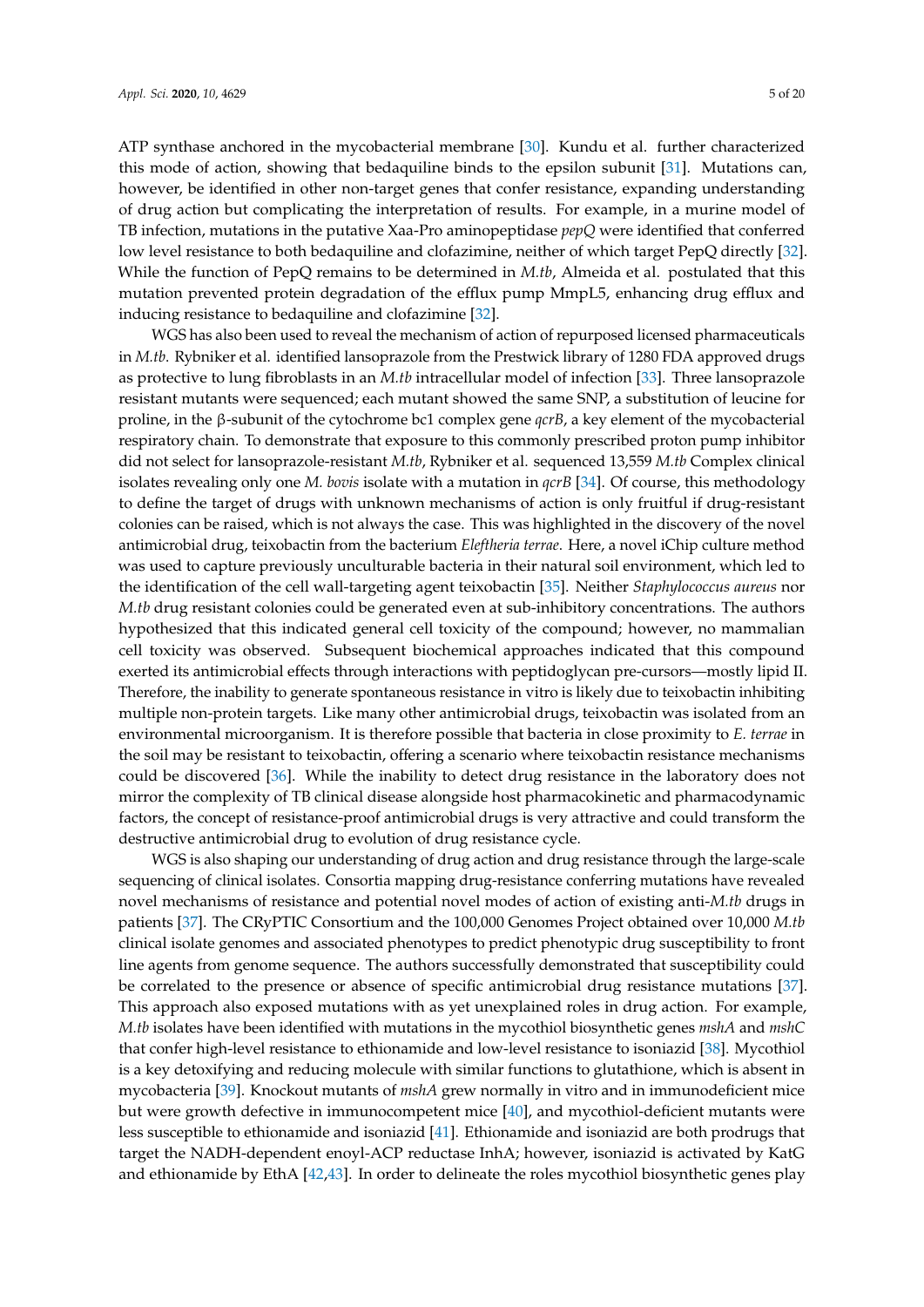in isoniazid and ethionamide susceptibility, Xu et al. generated null mutants of each mycothiol biosynthetic gene in *M. smegmatis* [\[44\]](#page-15-14). *M. smegmatis* is useful for studying the action of these two drugs, with their target InhA characterized in this bacterium to have >95% sequence identity to the *M.tb* InhA [\[45\]](#page-15-15). While the exact role of mycothiol in isoniazid and ethionamide resistance remains to be determined, the authors hypothesized that mycothiol is involved in the activation of isoniazid and ethionamide. *M.tb* KatG, required for isoniazid activation, likely compensates for loss of mycothiol in some settings, resulting in isoniazid susceptibility and ethionamide drug resistance in mycothiol-deficient isolates [\[40\]](#page-15-10). Understanding the action of current *M.tb* drugs has direct implications for the development of new inhibitors. For example, bedaquiline and clofazimine resistance can be mediated through SNPs in *Rv0678*, a transcriptional repressor of *mmpL5* and *mmpS5*, which encode an efflux pump of the resistance-nodulation-division (RND) family [\[46,](#page-15-16)[47\]](#page-15-17). SNPs in *Rv0678* were detected in clinical isolates of *M.tb* with no prior exposure to bedaquiline or clofazimine [\[48\]](#page-15-18); meaning that resistance to bedaquiline was already circulating in *M.tb* isolates before the new drug was introduced to the TB clinic. While the authors could not determine the driver of these mutations, they ruled out rifampicin as a selective pressure. Studies such as these are revealing drug detoxification and efflux pathways that operate across drug class to reduce efficacy of both existing and new antimicrobial drugs.

To expand the methods available for understanding drug mechanism of action, Melief et al. constructed a library of *M.tb* strains overexpressing single genes that could be screened in a high-throughput format [\[49\]](#page-15-19). It was hypothesized that library mutants overexpressing the target of an antimicrobial drug should be more resistant than wild type *M.tb* to that particular drug. The library was constructed cloning each gene downstream of a tetracycline-inducible promoter. The 1733 constructs covered 40% of protein coding genes in the *M.tb* genome and contained the majority of annotated essential genes, as well as genes involved in cell wall and fatty acid biosynthesis, virulence factors, regulatory proteins and efflux. The functionality of the system was confirmed by screening the library for resistance to D-cycloserine, which identified the Alr-over-expressing mutant as the only recombinant strain that grew in the presence of the drug. Over-expression of Alr, a target of the drug, resulted in a 7-fold increase in the minimum inhibitory concentration of D-cycloserine. This library represents a new tool to discern targets and pathways that influence drug efficacy of lead compounds with unknown mechanisms of action.

# **3. Transcriptomics**

## *3.1. Target Identification*

Understanding the mycobacterial transcriptome is key to connecting genome information to protein target expression, highlighting potentially druggable pathways and bacterial responses to drug exposure. With the development of whole-genome technologies, such as microarrays and more recently RNAseq, gene expression studies have been able to capture a snapshot of the total abundance and differential expression of transcripts present in an organism in various conditions. Transcriptomics has become an important tool for exploring the biology of *M.tb*, providing information about adaptive responses to understand mechanisms of pathogenicity, assign gene function, discover new drug targets and explore drug action. Transcriptomics in a discovery biology setting has uncovered induction of potentially druggable pathways involved in β-oxidation of fatty acids, the glyoxylate shunt and cholesterol metabolism in *M.tb* replicating intracellularly in macrophages [\[50](#page-16-0)[,51\]](#page-16-1) and in expectorated *M.tb* in patient sputa [\[52\]](#page-16-2), alongside expression of metal detoxification systems [\[53,](#page-16-3)[54\]](#page-16-4) amongst others. Profiling in vitro models of persistence has revealed adaptations to respiratory and metabolic networks involved in the transition of *M.tb* between different growth states [\[55](#page-16-5)[,56\]](#page-16-6) highlighting target pathways for investigation. RNA signatures from animal models of TB infection [\[57,](#page-16-7)[58\]](#page-16-8) and human tissue [\[59\]](#page-16-9) provide important information on the expression of targets in human disease, enhancing the prospect of cidal drug action by targeting pathways active in vivo. This is valuable evidence for drug discovery decision making, since the bactericidal or bacteriostatic inhibition of an essential target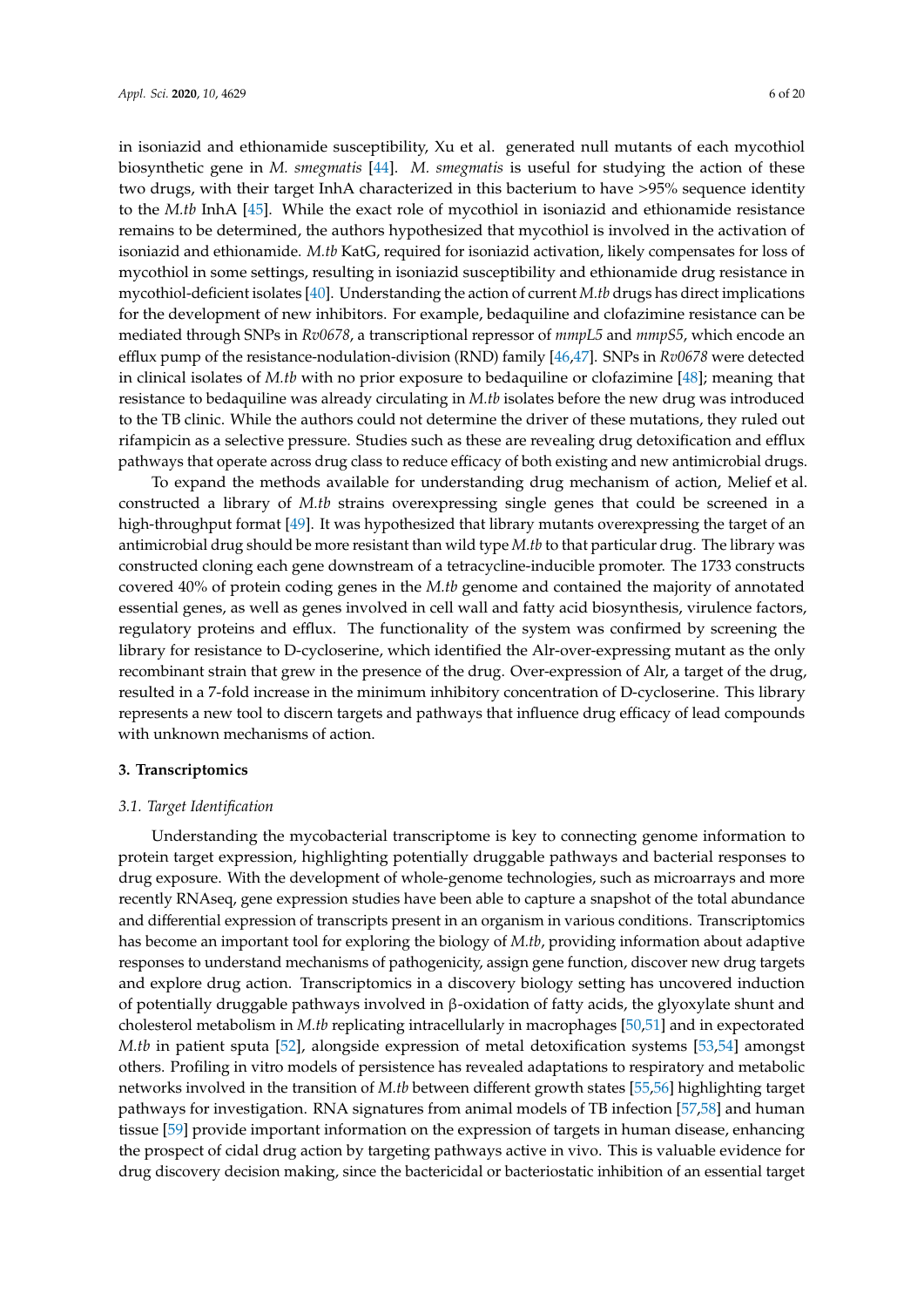in vitro does not necessarily predict in vivo drug efficacy. This was demonstrated by Pethe et al. who identified pyrimidine-imidazoles as potent antimycobacterial agents in a whole cell screen against *M.tb*; lead compounds showed activity in vitro but failed to show any inhibition in a murine model of infection [\[60\]](#page-16-10). Compound efficacy was linked to the accumulation of glycerol phosphate and a reduction in ATP synthesis in the presence of glycerol. Glycerol metabolism is dispensable in vivo and thus inhibition of this pathway was not cidal in animal models of TB disease. Approaches combining transcriptomic and gene essentiality datasets offer a multi-omics solution to prioritizing pathways for further investigation.

# *3.2. Mode of Action*

The transcriptional response of *M.tb* to antimicrobial drug exposure has improved the understanding of many drugs, providing new insights for antibiotics currently in use for TB treatment with known cidal mechanisms, as well as predicting mode of action and the targets of novel compounds. This unsupervised approach is especially useful for understanding the actions of lead compounds from high-throughput screens where the mechanism of *M.tb* killing is entirely mysterious. Comparison of the *M.tb* transcriptional response to a novel compound with mRNA signatures derived from drugs of known function allows broad mode of action to be revealed (Figure [2\)](#page-6-0). In the first study of *M.tb* transcriptional adaptations to drug treatment, Wilson et al. used DNA microarrays to explore changes in gene expression in response to isoniazid [\[61\]](#page-16-11). The authors showed that drug exposure induced several genes relevant to isoniazid's known mode of action; drug treatment caused the cluster of five genes encoding type II fatty acid synthase enzymes (*fabD*-*acpM*-*kasA*-*kasB*-*accD6*) to be upregulated. Other induced genes, such as *efpA* and *ahpC* not in the biosynthetic pathway targeted by isoniazid, were linked to the toxic effects of the drug. In subsequent years, several studies have used DNA microarrays to correlate the mRNA signatures of *M.tb* exposed to antimicrobial drugs with predicted mode of action [\[62](#page-16-12)[–64\]](#page-16-13). Boshoff et al. generated a dataset of 430 *M.tb* gene expression profiles to measure the effect of 75 different drugs, drug combinations and growth conditions [\[64\]](#page-16-13). The individual RNA drug signatures were classified into groups of agents with similar modes of action (protein synthesis inhibitors, transcriptional inhibitors, cell wall synthesis inhibitors and DNA damaging agents), which have been used to predict the mechanism of action of antimycobacterial compounds of unknown function derived from whole cell screening approaches [\[65](#page-16-14)[–68\]](#page-17-0).

<span id="page-6-0"></span>

**Figure 2.** The application of transcriptomics to define drug mode of action. Principle Component Analysis (PCA) of *M.tb* responses to seven different drugs (represented by shapes) derived from RNAseq of 2–3 biological replicates per drug. *M.tb* mRNA signatures from antimicrobial drugs with similar mechanisms of action will cluster together.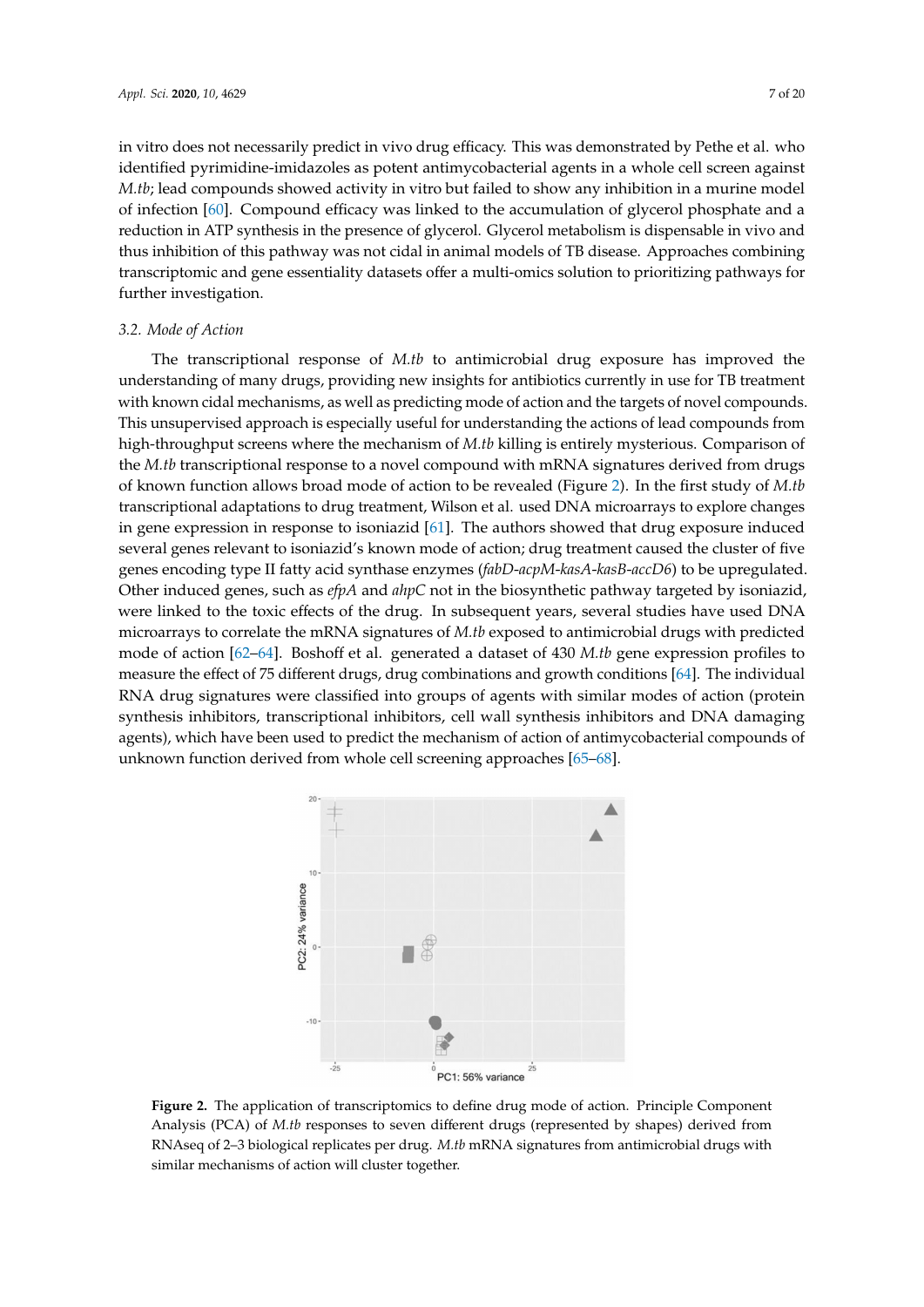Transcriptomics has been applied to investigate the mode of action of drugs now in phase I/II studies or in the clinic [\[2\]](#page-13-1). The *M.tb* transcriptional signature to benzothiazinone exposure most resembled that of cell wall inhibitors and ethambutol in particular, providing an early indication that the compound was targeting cell wall biosynthesis and arabinogalactan synthesis. This was confirmed to be the case with benzothiazinones inhibiting decaprenyl-phosphoribose-2'-epimerase (DprE1) in the metabolism of D-arabinose, two steps upstream of the action of ethambutol [\[7\]](#page-13-5). RNA profiling provided fundamental insights to elucidate the molecular mechanism of mycobacterial killing by pretomanid (formerly PA-824), a nitroimidazole active against both replicating and non-replicating *M.tb*, by inhibiting cell wall synthesis and releasing nitric oxide [\[69](#page-17-1)[,70\]](#page-17-2). Pretomanid exposure resulted in a dual signature indicating cell wall inhibition (similar to isoniazid) and respiratory chain disruption (similar to respiratory inhibitors such as cyanide). While the upregulation of genes such as *fasI*, the *fasII* operon, *efpA* and *iniBAC* signposted the aerobic killing mechanism targeting cell wall biosynthesis, drug efficacy in anaerobic conditions was marked by the induction of the *cyd* operon encoding the non-proton-pumping cytochrome bd oxidase, the nitrate reductase *narGHIJ* and other genes involved in respiration [\[71\]](#page-17-3). RNAseq analysis of the *M.tb* response to the recently approved nitroimidazole delamanid (formerly OPC-67683) showed many similarities to the pretomanid signature, highlighting that respiratory poisoning plays an important role in the bactericidal effect of these compounds in anaerobic conditions [\[72\]](#page-17-4).

Boot et al. used RNAseq responses of *M.tb* and *Mycobacterium marinum* to subinhibitory concentrations of ciprofloxacin, ethambutol, isoniazid, streptomycin and rifampicin to select genes to act as drug mode of action-specific reporters [\[73\]](#page-17-5). Concordance between the expression levels of *M.tb* and *M. marinum* upon drug exposure were high for the orthologous genes; however, *M. marinum* showed a more distinct stress fingerprint that facilitated simple assays for quick mode of action determination. Ten drug-specific *M. marinum* genes were selected and their promoter regions were cloned into green fluorescent protein (GFP) reporter constructs. As proof of concept that these drug reporters could accelerate TB drug discovery by identifying the mode of action of hit compounds, the *MMAR\_4645*-ciprofloxacin reporter and *iniBAC*-isoniazid reporter were used to screen a library of 196 antimycobacterial compounds. The screening revealed two compounds to have a mode of action similar to isoniazid, likely targeting the mycobacterial cell wall, and one compound, similar to ciprofloxacin, that potentially inhibited DNA replication. Understanding mycobacterial responses to antimicrobial drugs may also offer new targets to enhance combination therapy. Peterson et al. used the Environment and Gene Regulatory Influence Network (EGRIN) model and Probabilistic Regulation of Metabolism (PROM) model of *M.tb* regulatory systems to demonstrate that bedaquiline pushed bacilli into a tolerant state that reduced bedaquiline killing [\[74\]](#page-17-6). Disruption of this network, by knocking out key transcription factors (*Rv0324* and *Rv0880*) predicted to mediate this response, significantly increased bedaquiline killing. Analysis of transcriptome data from *M.tb* exposed to antitubercular drugs identified molecules that significantly downregulated the expression of *Rv0324* or *Rv0880*, predicting synergism between bedaquiline and pretomanid through the inhibition of the *Rv0880* regulon by pretomanid. The in vitro combination of sub-inhibitory concentrations of both drugs showed an additive to mildly synergistic effect, while the effect was eliminated and a strong antagonism observed when the combinations were tested using a strain over-expressing *Rv0880*. Given the vast number of possible drug combinations, this strategy could complement other preclinical methods and accelerate the discovery of new drug regimens for TB by avoiding combinations with antagonistic interactions and prioritizing those with synergistic effects.

The interaction between drugs in combination were also explored in the computational model INDIGO-MTB, with the premise that drug synergy and antagonism occur due to coordinated, system-level molecular changes involving multiple cellular processes [\[75\]](#page-17-7). Using a compendium of publicly-available and in-house *M.tb* transcriptional responses to drug exposure in vitro as input, the model screened in silico more than 1 million potential combinations of 164 drugs, predicting synergistic and antagonistic regimens featuring 35 existing and potential anti-TB drugs. Combinations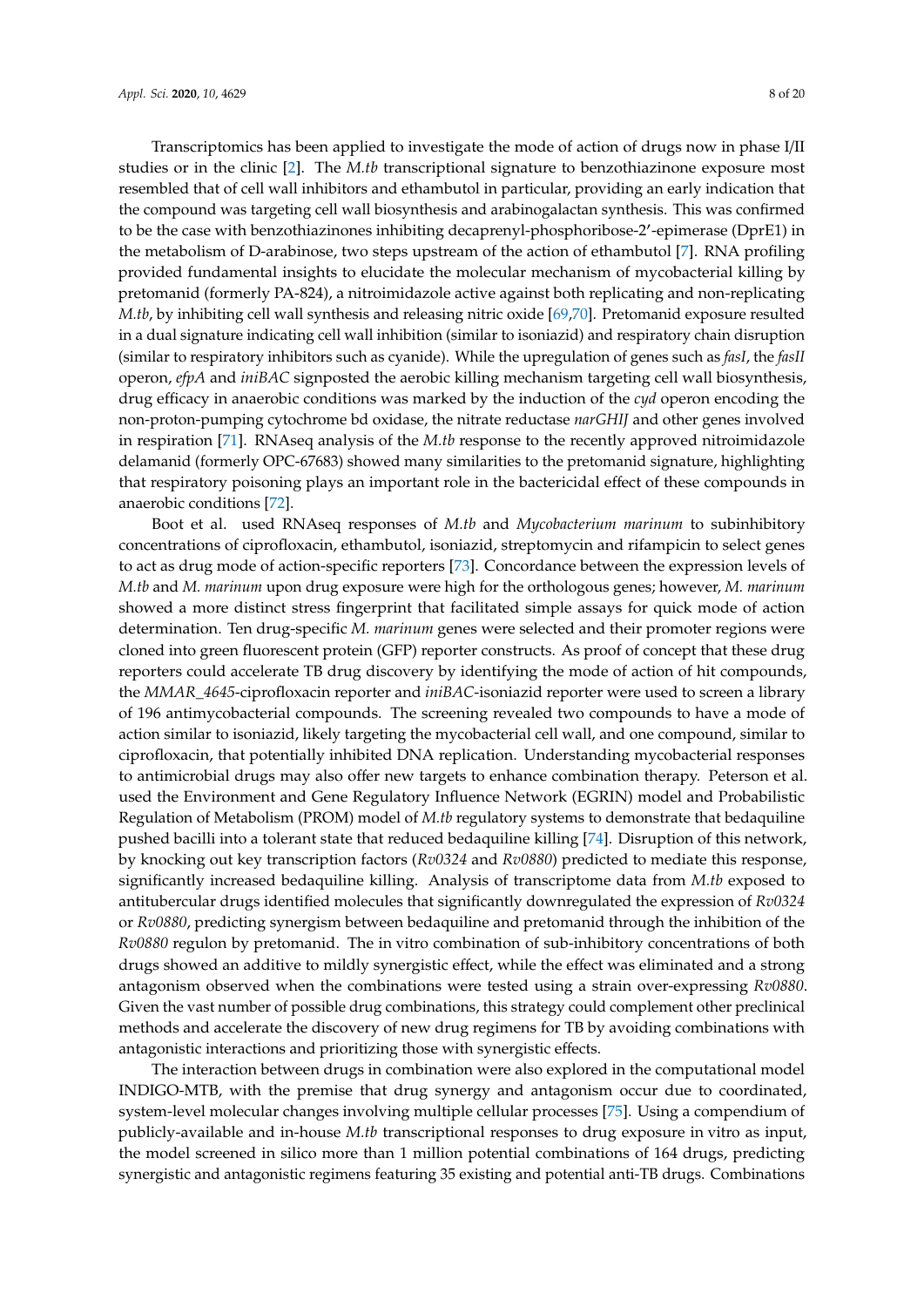containing chlorpromazine, a drug used to treat psychiatric disorders, and verapamil, used to treat hypertension, were highly enriched for synergistic interactions. In contrast, combinations featuring sutezolid, an oxazolidinone anti-TB drug in phase II trials, were observed to be antagonistic. Regimens featuring combinations of bacteriostatic and bactericidal drugs, and combinations of only bactericidal drugs, had significantly more antagonistic interactions than combinations of only bacteriostatic drugs. The predictions of INDIGO-MTB were validated experimentally in vitro using checkerboard assays and the high-throughput DiaMOND method and compared to a meta-analysis of data assembled from 57 phase II clinical trials. The authors found a significant correlation between INDIGO-MTB interaction scores for drug regimen synergy and sputum culture conversion rates after 8 weeks of treatment. The model also identified *Rv1353c* as a key transcriptional regulator mediating multiple drug interactions. The upregulation of *Rv1353c* in vitro reduced drug antagonism of the bedaquiline-streptomycin combination, suggesting this transcriptional factor might be targeted to enhance drug synergies.

Most transcriptional profiling studies map the response of log phase aerobically-respiring bacilli to drug exposure in vitro, this enables direct comparison between drug signatures from axenic culture, but misses the complexity of *M.tb* in vivo phenotypes. Studies by Walter et al. and Honeyborne et al. have characterized drug responses in patient sputa during standard therapy as a measure of in-patient drug efficacy, identifying, for example, an isoniazid signature in expectorated bacilli that disappears after only 3-4 days of the start of drug therapy [\[76](#page-17-8)[,77\]](#page-17-9).

#### **4. Proteomics**

#### *4.1. Target Identification*

Due to limitations in the sensitivity of methods and in the complexity of analysis, proteomics is yet to reach the multifaceted scope of genomics and transcriptomics approaches [\[78\]](#page-17-10). However, the variation between protein abundance and corresponding mRNA abundance, suggests that proteomics provides a distinct and useful understanding of *M.tb* physiological responses and target expression [\[79\]](#page-17-11). A number of studies have revealed insights into the expression of *M.tb* proteins intracellularly and in vivo, confirming the expression of potentially druggable targets. There are broadly two proteomics strategies, firstly, a top-down approach whereby intact proteins are isolated from a biological sample and sorted by gel electrophoresis, based on their physical and chemical properties, before identification by mass spectrometry (MS) [\[78\]](#page-17-10). Popular in early proteomic research, this technique typically found ~100 mycobacterial proteins, accounting for approximately 3% of the total *M.tb* proteome. The second approach is the bottom-up method, where a total set of proteins are proteolytically cleaved into peptides, followed by high-performance liquid chromatography and tandem mass spectrometry (LC-MS/MS). This strategy may quantify many more proteins and track a predefined subset of proteins to greater sensitivity, however computational resolution of profiles and insufficient sensitivity currently limits proteomics discoveries [\[78\]](#page-17-10). Despite the lag in proteomics compared to other omics, several studies have revealed new insights into mycobacterial protein expression. Målen et al. compared expression of *M.tb* H37Rv and *M.tb* H37Ra membrane proteins using gel electrophoresis and in-gel digestion of proteins followed by MS [\[80\]](#page-17-12). The authors identified over 1700 proteins expressed in both strains, 29 of which were membrane-associated proteins with >5-fold difference in abundance between strains. This highlighted expression of potentially druggable proteins associated with transmembrane transport, complementing genomics and transcriptomics approaches to confirm presence of target protein, and mapped the expression of efflux systems that might impact drug efficacy. Isobaric tagging and stable isotope labelling have enhanced the identification and quantification of proteins by mass spectrometry, enabling more efficient mapping of peptides to protein and allowing comparative samples to be analyzed simultaneously [\[81\]](#page-17-13). Thompson et al. quantified N-terminal acetylation of cytosolic and secreted proteins in *M.tb* and *M. marinum* using an N-terminal enrichment approach coupled with stable isotope ratio mass spectrometry [\[82\]](#page-17-14). The authors identified 211 endogenously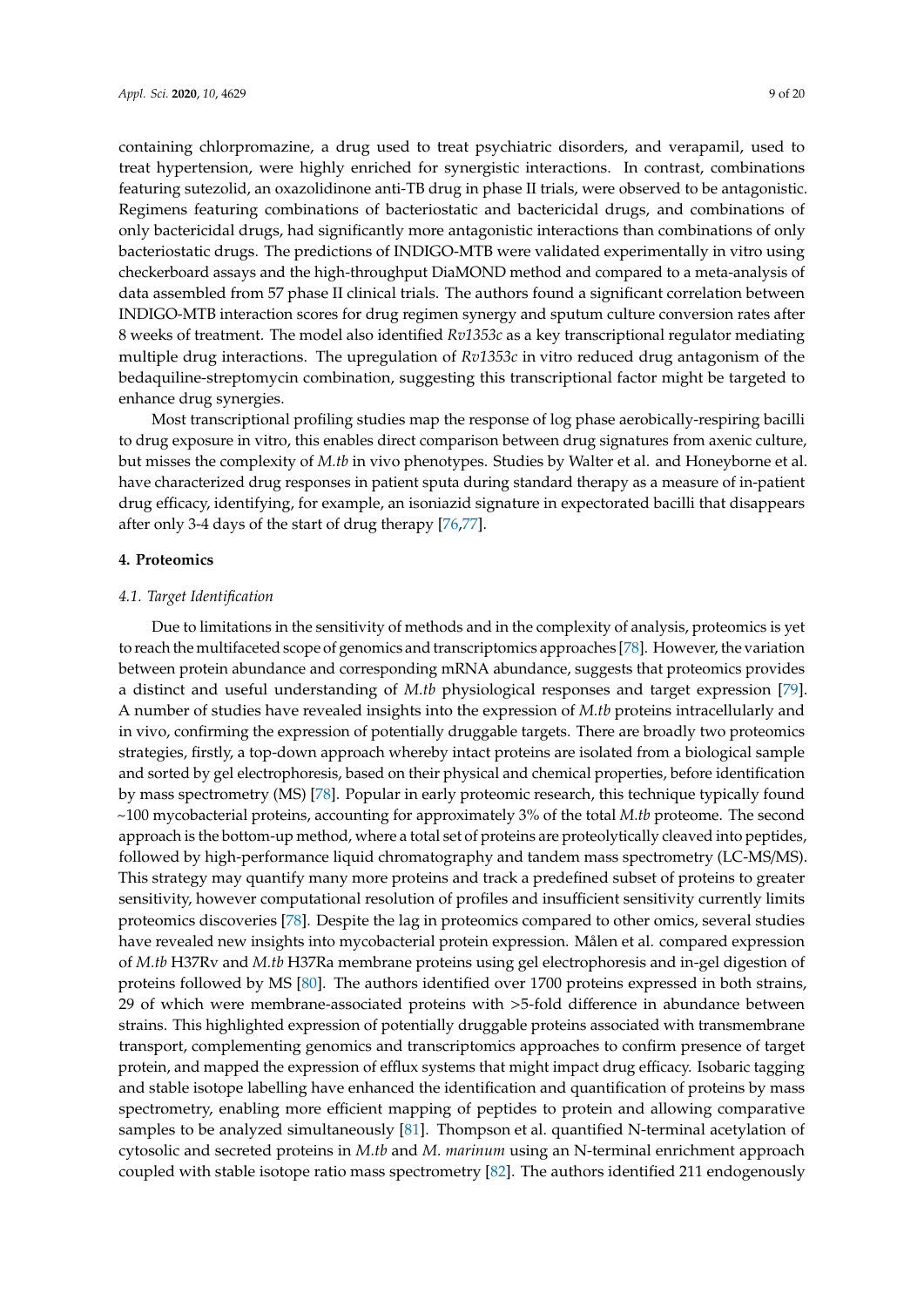N-terminally acetylated proteins in *M.tb* (11% of the total observed proteome); 31.8% of these proteins were involved in intermediary metabolism and respiration, indicating the importance and abundance of protein acetylation in mycobacteria. A difference in acylation level was detected in cytoplasmic and secreted forms of 16 mycobacterial proteins, suggesting that N-terminal acetylation might affect protein localization. Acetylation was linked to the secretion of virulence factors (ESX substrates) and antimicrobial drug detoxification systems, signifying N-terminal acetylation as a potentially druggable pathway in *M.tb*. Whilst this approach is clearly beneficial for the detection of acetylation in mycobacteria, consideration should be taken when selecting strains and growth conditions, since these factors will impact protein enrichment resulting in variation between studies, as demonstrated by the authors when comparing the proteome of H37Rv with the published literature.

Proteomics has been applied to in vitro models of infection to find new targets for drug discovery. Albrethsen et al. combined label-free LC-MS/MS and 2D difference gel electrophoresis to reveal extracellular proteins produced by *M.tb* under nutrient starvation [\[83\]](#page-17-15). The authors identified proteins involved in toxin-antitoxin (TA) systems, suggesting a role for these systems in the switch from active to non-replicating metabolic states and proposing that TA systems should be explored as potential therapeutic targets. Despite RNAseq often being the preferred approach for such investigations, applying proteomics revealed information regarding protein localization, binding preferences and post-transcriptional modifications that would not be generated from an mRNA analysis. *M.tb* protein expression has been mapped during intracellular infection of alveolar epithelioid cells and macrophages [\[84\]](#page-17-16); comparison of the *M.tb* protein expression profiles in these two cell types identified 6 mycobacterial proteins that were differentially expressed in epithelioid cells. Kruh et al. investigated *M.tb* protein expression in vivo, identifying 500 unique *M.tb* proteins that were expressed in the lungs of guinea pigs [\[85\]](#page-17-17). Most abundant were *M.tb* proteins implicated in cell wall function and respiration, providing a rational basis for targeted drug discovery against these pathways active during infection.

## *4.2. Mode of Action*

Proteomics has helped to deconvolute *M.tb* responses to drug exposure providing insight into mechanisms of drug action and resistance [\[86\]](#page-17-18). Recently, Meneguello et al. used proteomics to explore the metabolic pathways that contribute to the activity of rifampicin [\[87\]](#page-18-0). A small percentage of rifampicin resistance occurs through mechanisms other than the well-characterized target, β subunit of RNA polymerase. Proteomic profiling of rifampicin-treated *M.tb* resulted in the under-expression of four proteins implicated in cell wall biosynthesis (Ino1, FabD, EsxK and PPE60), suggesting that rifampicin also affects cell wall synthesis contributing to bacterial death. The authors used a liquid chromatography-mass spectrometry (LC-MS) approach, assessing small changes to the *M.tb* proteome temporally. Consideration should be taken when conducting such experiments to minimize the introduction of false-positives as a result of weak signals from an analytical column coupled with a highly sensitive detection platform. Despite these limitations, the authors reported a protein coverage comparable to other studies that applied nano-liquid chromatography. Nano-liquid chromatography is becoming an established tool for advanced peptide separation that uses very narrow columns that are more effective for detecting low abundance compounds [\[88\]](#page-18-1). Similarly, proteomics has been utilized to discern the mode of action of repurposed drugs that inhibit *M.tb* in vitro. Sulfamethoxazole, a broad-spectrum antibiotic that primarily targets the folate biosynthesis pathway, exhibits a synergistic effect when combined with other anti-TB drugs. Sarkar et al. mapped the *M.tb* response to sulfamethoxazole exposure using proteomics, identifying induction of oxidative stress and electron transport chain pathways that suggested an additional mode of action for this drug [\[89\]](#page-18-2). Proteomics may also be exploited to determine mechanisms of drug resistance. Putim et al. employed a shotgun proteomics system to identify proteins secreted in isoniazid- and rifampicin-resistant *M.tb* compared to drug-sensitive *M.tb*. Bacterial cultures were filtered through low binding protein-cellulose acetate membranes to collect culture filtrate proteins, before sodium dodecyl sulphate-polyacrylamide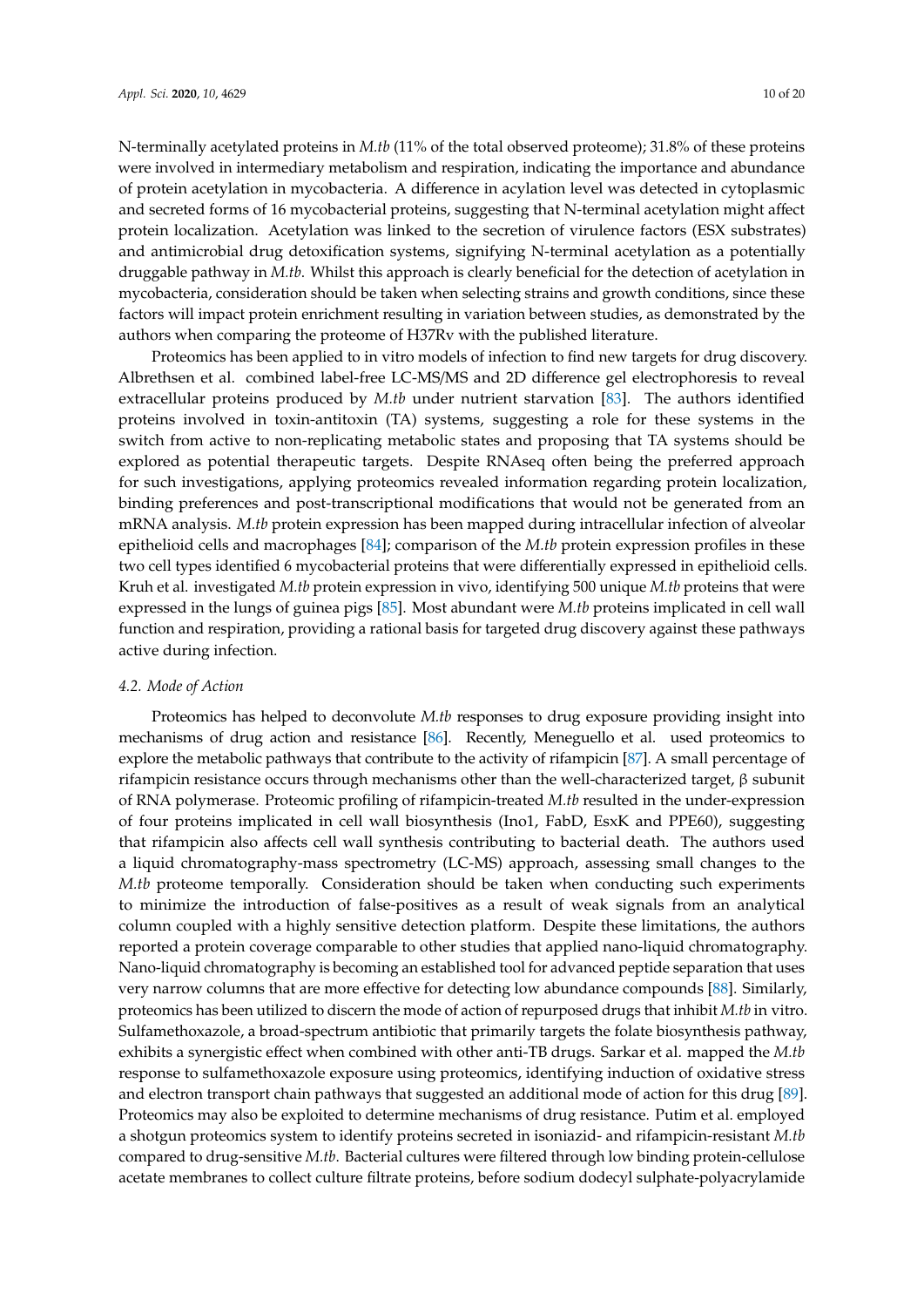gel electrophoresis (SDS-PAGE), in-gel digestion and LC-MS. Depending on the aim of the study, consideration in the liquid chromatography (LC) approach should be taken. For example, for high proteome coverage, or for detecting proteins in low abundance, a 1D gradient for 8 h or a 2D LC should be used. However, for analysis of a limited sample volume, or where characterization of low-abundance proteins is not needed, a 1D gradient for 4 h may suffice. In addition, reproducibility and sample requirements will vary greatly depending on the method used [\[90\]](#page-18-3). Differential abundance of proteins involved in lipid metabolism, proteasome function and ATP-binding cassette transporters (ABC transporters) between drug-resistant and drug-sensitive strains may reveal novel systems that influence drug efficacy [\[91\]](#page-18-4).

# **5. Metabolomics**

## *5.1. Target Identification*

Metabolomics, the analysis of the metabolite network within a biological system, is an indispensable omics approach for drug discovery, providing information on the potentially druggable processes occurring in a cell. Metabolomics in a discovery biology setting has elucidated *M.tb* metabolic pathways in use in different microenvironments. Carvalho et al. supplemented cultures grown aerobically at 37 ◦<sup>C</sup> with different 13C-labelled carbon substrates followed by LC-MS to separate and identify metabolites, demonstrating that *M.tb* co-catabolizes multiple carbon sources simultaneously, through glycolytic, pentose phosphate and tricarboxylic acid pathways [\[92\]](#page-18-5). For example, during co-catabolism of dextrose and acetate, dextrose was preferentially metabolized into intermediates of glycolysis and the pentose phosphate pathway, whereas acetate was preferentially used for tricarboxylic acid cycle (TCA cycle) intermediates. This understanding of the *M.tb* metabolic network will help to delineate key pathways and essential metabolites that could be exploited as therapeutic targets. More recently, Serafini et al. used a similar approach to elucidate the metabolic pathways involved in the assimilation of pyruvate and lactate in *M.tb*. Although it is well-established that lipids are important carbon sources for *M.tb* during infection, the authors demonstrated a novel function for the methylcitrate cycle, highlighting that it could be reversed for the biosynthesis of propionyl-CoA and the metabolism of pyruvate and lactate, identifying new targets for drug discovery efforts [\[93\]](#page-18-6). This study is an excellent example of a multi-omics approach, combining transposon-directed insertion site sequencing, RNAseq transcriptomics, proteomics and metabolomics, enabling an multi-analyte functional overview of the carbon metabolism network in *M.tb*.

Agapova et al. coupled stable isotope tracing of labelled amino acids with mass spectrometry to elucidate the use of amino acids as a nitrogen source in *M.tb* [\[94\]](#page-18-7). The authors showed that the co-metabolism of multiple amino acids as nitrogen sources did not improve growth compared to metabolism of a single source. In addition, several amino acids were utilized as sole nitrogen sources much faster than ammonium, suggesting that *M.tb* preferentially metabolizes specific host amino acids as sources of nitrogen. As such, metabolomics provided insight into the potential for targeting specific pathways in the *M.tb* nitrogen metabolic network. The authors also suggested that greater emphasis should be placed on amino acids as sole carbon sources to better mimic physiologically relevant conditions found in the host. Borah et al. used <sup>15</sup>N-flux spectral ratio analysis to demonstrate that *M.tb* in macrophages has access to multiple amino acids for nitrogen metabolism and identified serine as an amino acid not available to intracellular bacilli [\[95\]](#page-18-8). The proteinogenic amino acid serine that provides the nitrogen backbone for glycine and cysteine synthesis must be synthesized by intracellular *M.tb*, highlighting this pathway, and phosphoserine transaminase in particular, as a novel target for drug discovery. In a similar target identification application, Dutta et al. used metabolomics to confirm the role of the stringent response regulator Rel in controlling transition to non-replicating states by comparing wild type *M.tb* with an *M.tb* knockout strain lacking Rel<sub>Mtb</sub>, verifying Rel as a potential anti-TB drug target. The authors then screened a library of compounds against this target, identifying lead compounds that killed nutrient-starved *M.tb* [\[96\]](#page-18-9).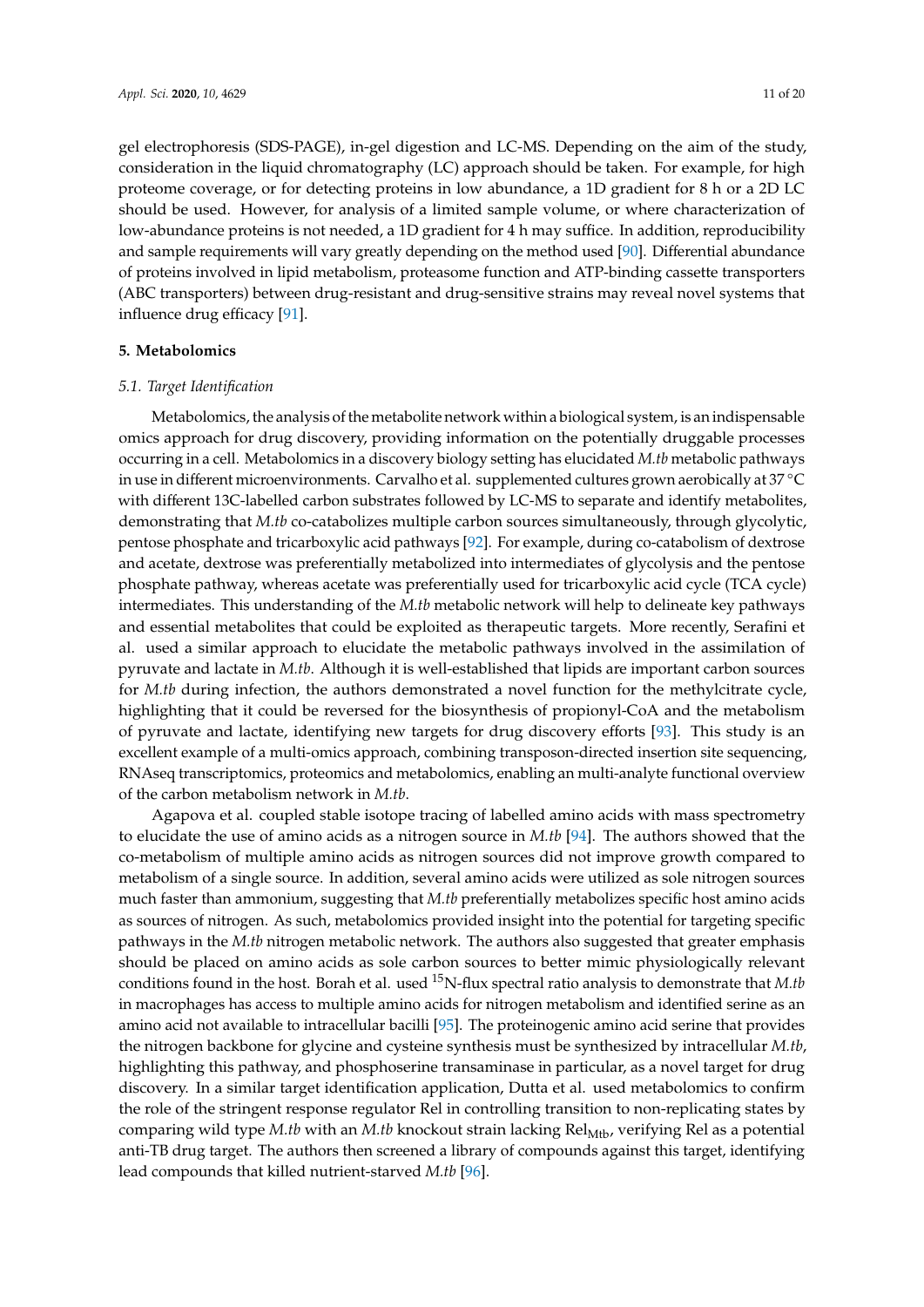# *5.2. Mode of Action*

The utility of metabolomics is demonstrated in studies to elucidate the mode of action of novel compounds. In a high-throughput metabolomics approach, Zampieri et al. evaluated mass spectra of supernatants from drug-treated *M. smegmatis* cultures to profile a library of 212 antimycobacterial compounds with unknown modes of action [\[97\]](#page-18-10). The metabolomic signatures were first established for 62 reference compounds with 17 known targets, before assessing similarity to the test compound profiles. Over 70% of the 212 compounds could be classified with a known mechanism of action, whilst 16 compounds resulted in metabolomic profiles dissimilar to the reference compounds. Of these 16 compounds, 6 exhibited a similar metabolomic response suggestive of the inhibition of lipid and trehalose metabolism. This approach revealed new druggable pathways in *M.tb*, and importantly enables drug discovery programs to diversify target pathways, discarding molecules that likely inhibit targets of existing drugs. In this study, the compounds with unknown mechanisms of action exhibited modest inhibitory activity against *M. smegmatis* with unique metabolic patterns that likely reflect specificity in their underlying modes of action. Whilst further studies should be directed at assessing the activity and mechanism of action of these compounds in *M.tb*, this study clearly demonstrates the utility of this approach to recognize compounds that target novel pathways. In a similar approach, untargeted metabolite profiling using flow infusion electrospray ion high resolution mass spectrometry was used to explore the mode of action of pretomanid [\[98\]](#page-18-11). The *M. smegmatis* metabolite profile after exposure to pretomanid was distinct when compared to ampicillin, ethambutol, ethionamide, isoniazid, kanamycin, linezolid, rifampicin and streptomycin-treated cultures. Mapping of differentially abundant metabolites onto pathways highlighted the pentose phosphate pathway, suggesting that accumulation of the toxic metabolite methylglyoxal may contribute to the antibacterial activity of pretomanid. A recent LC-MS-based metabolic linkage analysis of bedaquiline-treated *M.tb* revealed that, alongside inhibition of ATP synthase, glutamine metabolism was also impacted. Since glutamine synthesis inhibitors were synergistic in combination with bedaquiline, an indirect secondary effect of bedaquiline on glutamine biosynthesis was distinguished that could be targeted therapeutically [\[99\]](#page-18-12). These approaches demonstrate how metabolomics may be used to elucidate the action of unknown drugs, and reveal fundamental information about the physiology of *M.tb*.

# **6. Lipidomics**

# *6.1. Target Identification*

Mycobacteria have unique cell envelopes, high in lipid diversity and abundance, comprising up to 40% of the bacillus dry weight [\[100\]](#page-18-13). Cell wall biosynthetic pathways are the target of many existing anti-TB drugs; in addition, the sequencing of the *M.tb* genome revealed many lipid biosynthesis and polyketide synthase genes that might be exploited as potential therapeutic targets. The study of this network of cellular lipids within a biological system is broadly categorized in a branch of metabolomics, known as lipidomics, which examines lipid species that are present and how they interact with other lipids, metabolites and proteins in a cell [\[101\]](#page-18-14). Lipidomics relies on mass spectroscopy, measuring the mass-to-charge ratio and abundance of gas-phase ions, further characterized into gas chromatography (GC)-MS, liquid chromatography (LC)-MS and direct infusion-MS [\[102\]](#page-18-15). The large diversity of lipids and the lack of spatial information about the distribution of these moieties within a cell complicates the inferences from lipidomic experiments [\[103\]](#page-18-16). Lipidomics has been employed to discover potentially druggable lipid biosynthesis pathways based on the *M.tb* response to the changing environment. Raghunandanan et al. determined the pattern of *M.tb* lipid changes in hypoxia-induced dormancy and resuscitation, showing that lipid concentration drastically decreased during dormancy and gradually increased again during re-aeration [\[104\]](#page-18-17). Several lipids were more abundant in non-replicating bacteria, revealing potentially targetable pathways [\[104\]](#page-18-17). This study demonstrates the potential of lipidomics to evaluate *M.tb* in vitro in conditions predicted to mimic in vivo microenvironments. Compared to conventional high performance-LC, the ultra-performance LC technique provided a much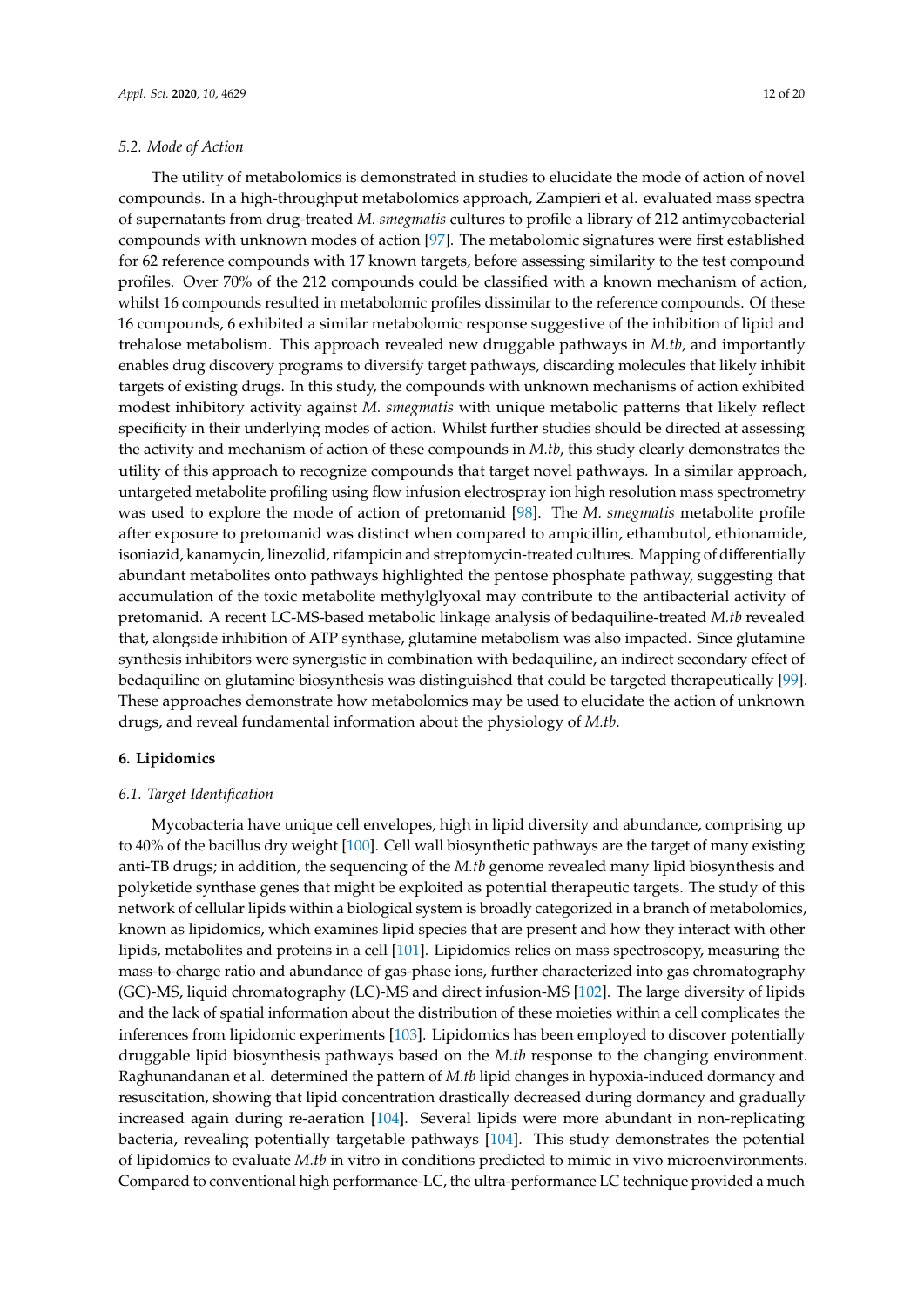greater chromatographic resolution and subsequently faster analysis time [\[105\]](#page-18-18). Lipidomics is also a valuable tool to characterize lipid biosynthetic pathway targets. The fatty acid synthase FAS-II multi-enzyme system is essential for the biosynthesis of mycolic acids and normal cell wall function in mycobacteria. It is the target of several antimycobacterial drugs, such as isoniazid, and therefore offers additional therapeutic potential. To understand the role of HadD, a novel FAS-II enzyme, Lefebvre et al. analyzed total extractable lipids from *M. smegmatis hadD* knockout mutants by high-performance thin-layer chromatography to demonstrate that *hadD* deletion resulted in the absence of α- and epoxy-mycolic acids that disrupted the cell envelope and reduced bacterial fitness [\[106\]](#page-19-0). Subsequently, the authors showed that *hadD* deletion in *M.tb* resulted in a 63% reduction in keto-mycolic acids, while overexpression of *hadD* induced an 87% increase in keto-mycolic acids compared to wild type. Knockout mutants of *hadD* were attenuated in a murine model of infection, confirming *hadD* as a new target for drug discovery [\[107\]](#page-19-1).

## *6.2. Mode of Action*

Sharma et al. demonstrated the role for lipidomics in mechanism of action studies by mapping the impact of the natural antimycobacterial compound vanillin in *M. smegmatis*. The authors observed that vanillin changes the composition of fatty acids, glycolipids, glycerophospholipids and saccharolipids causing disruption of cell membrane homeostasis [\[108\]](#page-19-2). Similarly, lipidomic analysis has been instrumental in investigating the consequences of *M.tb* drug-resistance conferring mutations to well-characterized anti-TB drugs [\[109\]](#page-19-3). Howard et al. demonstrated that rifampicin-resistant *M.tb* isolates with mutations in *rpoB* exhibited altered lipid profiles dependent on the specific location of the SNPs [\[109\]](#page-19-3). Lipidomic analysis showed that different *rpoB* SNPs resulted in distinct relative abundances of short-chain and long-chain fatty acid phthiocerol dimycocerosates (PDIM), which induced alternative macrophage activation pathways and altered macrophage metabolism. Such analyses are useful not only to understand the mode of action of a compound, but to deconvolute the consequences of drug resistance-conferring mutations. Lipidomics is often used as an unbiased approach to complement findings from other methodologies. An example is the evaluation of the mycolic acid transporter, MmpL3, as a druggable target [\[110\]](#page-19-4). MmpL3 is an integral inner membrane transporter, with a role in the export of mycolic acids to the periplasmic space in the biosynthesis of the mycobacterial cell wall. Lipidomic analysis of *mmpL3 M.tb* knockdown mutants using thin layer chromatography of total lipids revealed a fast decline in cell wall-bound mycolic acids and trehalose dimycolates. Combined with confirmation of in vitro and in vivo essentiality, this study confirmed the mycolic acid transporter MmpL3, as a validated druggable target for *M.tb* drug discovery. Similarly, lipidomics, alongside genomics and transcriptomics, characterized the mode of action of HC2091, a novel compound that likely targets MmpL3. *M.tb* HC2091-resistant mutants were shown to have SNPs in the *mmpL3* gene, likely conferring drug resistance. Thin layer chromatography of the total extractable lipids from HC2091-treated *M.tb* cultures supplemented with radiolabelled-sodium acetate demonstrated a dose-dependent reduction in trehalose dimycolate accumulation with increasing concentration of HC2091. In combination with transcriptional profiling of HC2091-treated bacilli, the authors confirmed that HC2091 targets MmpL3 through a mechanism distinct from other MmpL3 inhibitors [\[66\]](#page-16-15). Lipidomics, therefore, often in combination with other omics approaches, is an effective tool, especially in the interrogation of cell wall biosynthetic pathways, a rich source of druggable *M.tb* targets.

## **7. Future Outlook and Conclusions**

This review has focused on established mycobacterial omics technologies and their application to the early stages of *M.tb* drug discovery. New omics are emerging that will contribute to future drug development; for example, glycomics, the study of all glycans in a biological system. Glycans are vital in a broad range of processes, their direct recognition by glycan-binding proteins is important for many processes that may be essential and druggable. Recently, Kavunja et al. used a glycomics approach to identify mycolate-interacting proteins associated with synthesis and remodeling of the membrane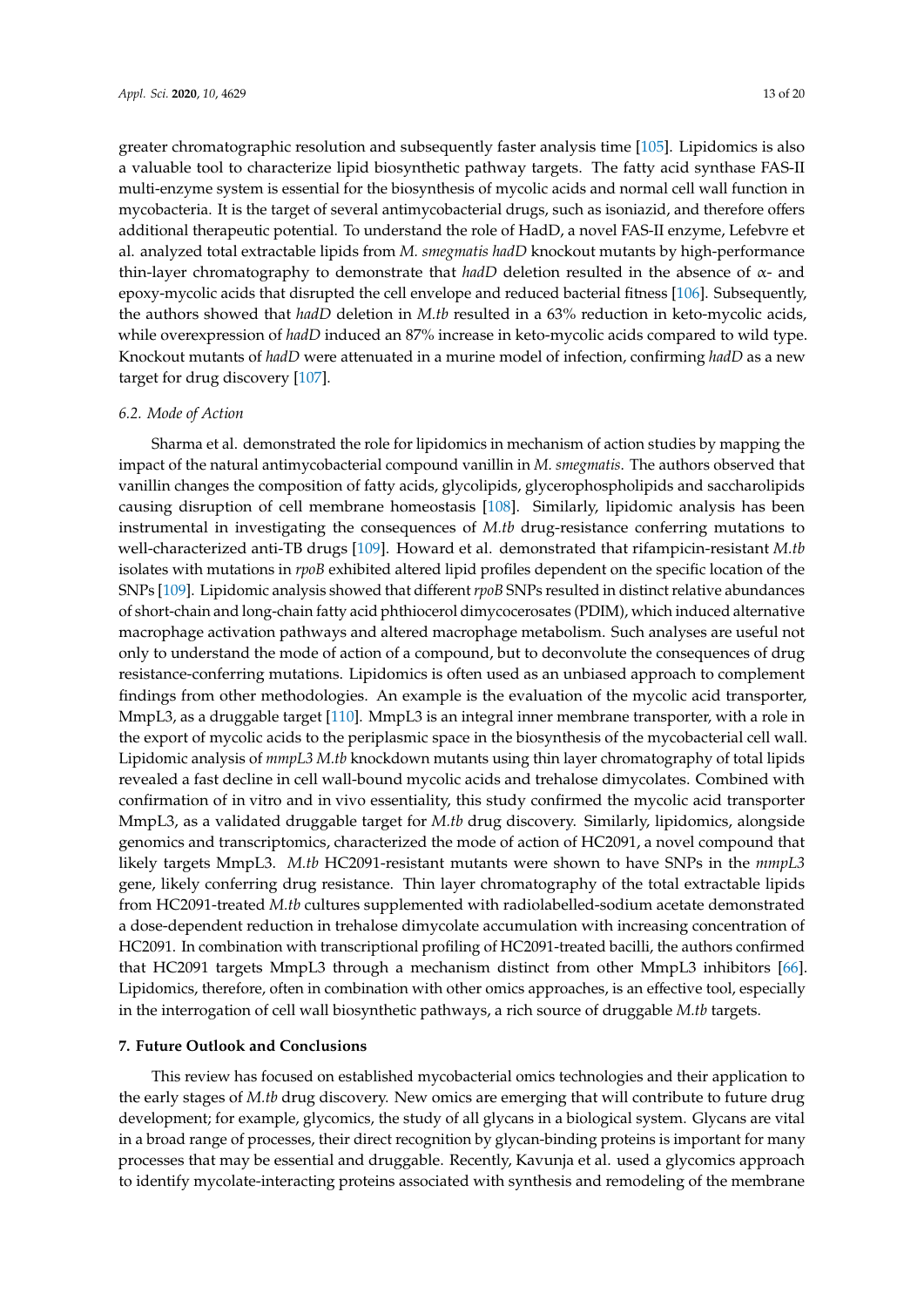in *M. smegmatis* that could lead to the validation of novel therapeutic targets [\[111\]](#page-19-5). Such techniques offer unique opportunities for biological discovery and new target identification that will expand as methodologies develop to increase sensitivity and reduce complexity.

The strength of omics technologies is multiplied when used in combination to understand bacterial metabolism and pathogenicity, leading to a true systems approach to antimicrobial drug discovery. This requires the development and maintenance of bioinformatics tools, data repositories, integration and visualization platforms. Recent initiatives in data-sharing not only showcase multi-omics studies but also aim to make omics datasets more readily accessible to the research community [\[112\]](#page-19-6). Increased accessibility alongside significant reductions in the cost of omics technologies and advances in data analysis platforms [\[113\]](#page-19-7), both for data management and for improving ease-of-use, ensure that omics are ubiquitous in drug discovery, preclinical and clinical development programs across academia and pharma [\[114\]](#page-19-8). Where *M.tb*-focused omics technologies are combined with human omics systems in a quantitative pharmacology approach to finding and delivering new therapeutics.

The unsupervised nature of omics approaches and the separation from a priori hypotheses places omics technologies in unique and vital roles in the drug development process. For multi-omics to become fully incorporated into the drug development pipeline the challenge remains to move more quickly from initial target identification to target validation in target-based discovery, and in compound-first approaches to scale up mode of action studies to integrate with medium/high-throughput screening. Omics platforms have contributed significantly to the development of the most recent *M.tb* drugs brought to market and to multiple drug candidates now in clinical trials, alongside providing insights into *M.tb* physiology, drug action and drug resistance. Omics methodologies have become valuable tools in the search for new antimicrobial drugs that are becoming increasingly important to find.

**Author Contributions:** Conceptualization; Writing; Review and Editing, A.G., D.C., L.M.W. and S.J.W. All authors have read and agreed to the published version of the manuscript.

**Funding:** This research was funded by the National Centre for the Replacement, Refinement and Reduction of Animals in Research (NC3Rs), grant number NC/R001669/1; and the Wellcome Trust Institutional Strategic Support Fund, project G2306, grant number 192470.

**Conflicts of Interest:** The authors declare no conflict of interest. The funders had no role in the design of the study; in the collection, analyses, or interpretation of data; in the writing of the manuscript, or in the decision to publish the results.

#### **References**

- <span id="page-13-0"></span>1. World Health Organization. Global Tuberculosis Report. 2019. Available online: https://[www.who.int](https://www.who.int/tb/publications/global_report/en/)/tb/ publications/[global\\_report](https://www.who.int/tb/publications/global_report/en/)/en/ (accessed on 24 May 2020).
- <span id="page-13-1"></span>2. The Working Group for New TB Drugs. New Drugs for TB Clinical Pipeline. Available online: [https:](https://www.newtbdrugs.org/pipeline/clinical) //[www.newtbdrugs.org](https://www.newtbdrugs.org/pipeline/clinical)/pipeline/clinical (accessed on 26 May 2020).
- <span id="page-13-2"></span>3. Zumla, A.; Nahid, P.; Cole, S.T. Advances in the development of new tuberculosis drugs and treatment regimens. *Nat. Rev. Drug Discov.* **2013**, *12*, 388–404. [\[CrossRef\]](http://dx.doi.org/10.1038/nrd4001)
- 4. Shetye, G.S.; Franzblau, S.G.; Cho, S. New tuberculosis drug targets, their inhibitors, and potential therapeutic impact. *Transl. Res.* **2020**, *220*, 68–97. [\[CrossRef\]](http://dx.doi.org/10.1016/j.trsl.2020.03.007)
- <span id="page-13-3"></span>5. Wellington, S.; Hung, D.T. The expanding diversity of *Mycobacterium tuberculosis* drug targets. *ACS Infect. Dis.* **2018**, *4*, 696–714. [\[CrossRef\]](http://dx.doi.org/10.1021/acsinfecdis.7b00255) [\[PubMed\]](http://www.ncbi.nlm.nih.gov/pubmed/29412643)
- <span id="page-13-4"></span>6. Hasin, Y.; Seldin, M.; Lusis, A. Multi-omics approaches to disease. *Genome Biol.* **2017**, *18*, 1–15. [\[CrossRef\]](http://dx.doi.org/10.1186/s13059-017-1215-1) [\[PubMed\]](http://www.ncbi.nlm.nih.gov/pubmed/28476144)
- <span id="page-13-5"></span>7. Makarov, V.; Manina, G.; Mikusova, K.; Mollmann, U.; Ryabova, O.; Saint-Joanis, B.; Dhar, N.; Pasca, M.R.; Buroni, S.; Lucarelli, A.P.; et al. Benzothiazinones kill *Mycobacterium tuberculosis* by blocking arabinan synthesis. *Science* **2009**, *324*, 801–804. [\[CrossRef\]](http://dx.doi.org/10.1126/science.1171583) [\[PubMed\]](http://www.ncbi.nlm.nih.gov/pubmed/19299584)
- <span id="page-13-6"></span>8. Cole, S.T.; Brosch, R.; Parkhill, J.; Garnier, T.; Churcher, C.; Harris, D.; Gordon, S.V.; Eiglmeier, K.; Gas, S.; Barry, C.E., 3rd; et al. Deciphering the biology of *Mycobacterium tuberculosis* from the complete genome sequence. *Nature* **1998**, *393*, 537–544. [\[CrossRef\]](http://dx.doi.org/10.1038/31159) [\[PubMed\]](http://www.ncbi.nlm.nih.gov/pubmed/9634230)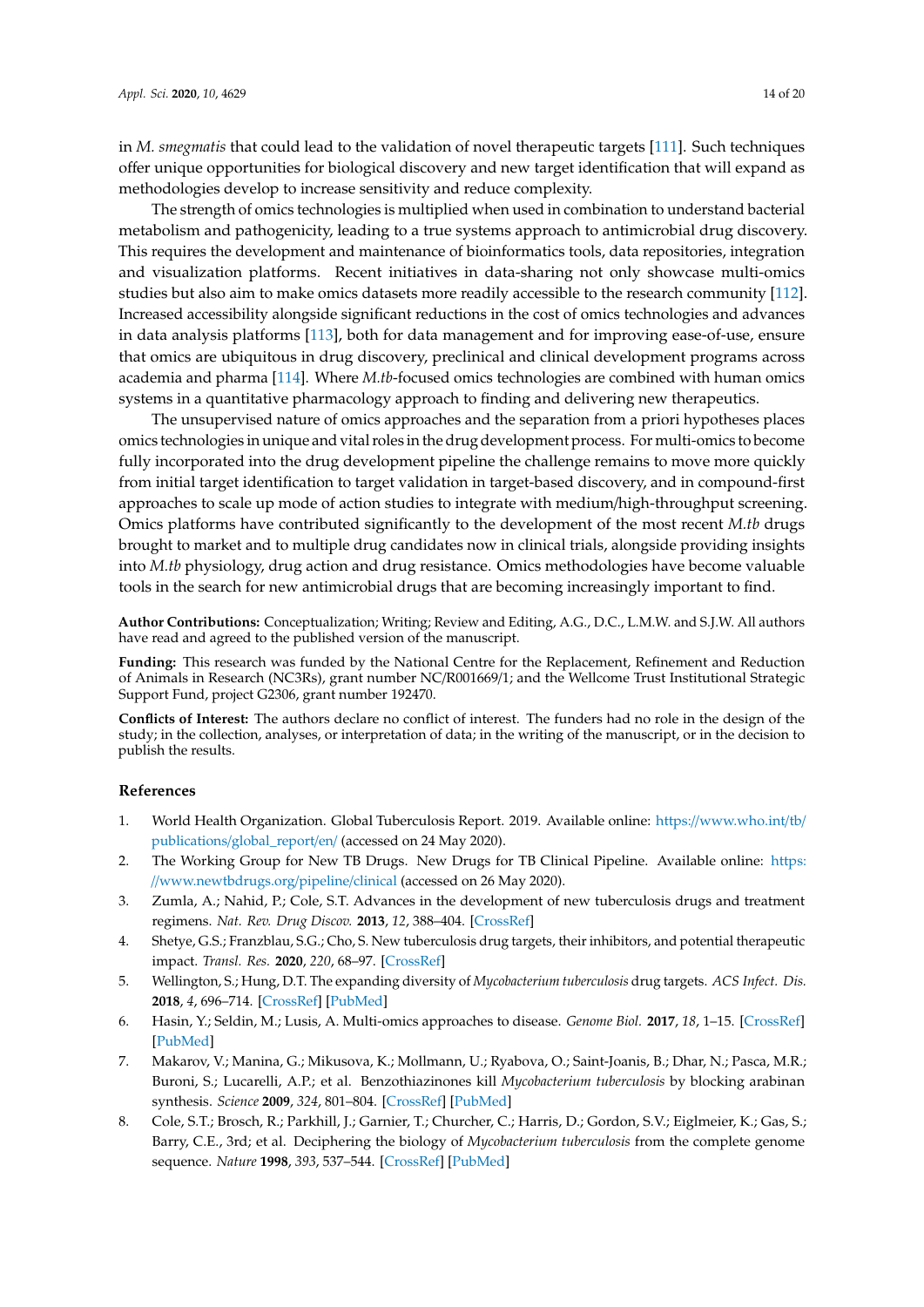- <span id="page-14-0"></span>9. Mazandu, G.K.; Mulder, N.J. Function prediction and analysis of *Mycobacterium tuberculosis* hypothetical proteins. *Int. J. Mol. Sci.* **2012**, *13*, 7283–7302. [\[CrossRef\]](http://dx.doi.org/10.3390/ijms13067283)
- <span id="page-14-1"></span>10. Niemann, S.; Köser, C.U.; Gagneux, S.; Plinke, C.; Homolka, S.; Bignell, H.; Carter, R.J.; Cheetham, R.K.; Cox, A.; Gormley, N.A.; et al. Genomic diversity among drug sensitive and multidrug resistant isolates of *Mycobacterium tuberculosis* with identical DNA fingerprints. *PLoS ONE* **2008**, *4*, 1–7. [\[CrossRef\]](http://dx.doi.org/10.1371/journal.pone.0007407)
- <span id="page-14-2"></span>11. Sloan Siegrist, M.; Rubin, E.M. Phage transposon mutagenesis. In *Methods in Molecular Biology*, 2nd ed.; Humana Press: New York, NY, USA, 2009; pp. 311–325. [\[CrossRef\]](http://dx.doi.org/10.1007/978-1-59745-207-6)
- <span id="page-14-3"></span>12. Sassetti, C.M.; Boyd, D.H.; Rubin, E.J. Comprehensive identification of conditionally essential genes in mycobacteria. *Proc. Natl. Acad. Sci. USA* **2001**, *98*, 12712–12717. [\[CrossRef\]](http://dx.doi.org/10.1073/pnas.231275498)
- <span id="page-14-4"></span>13. DeJesus, M.A.; Gerrick, E.R.; Xu, W.; Park, S.W.; Long, J.E.; Boutte, C.C.; Rubin, E.J.; Schnappinger, D.; Ehrt, S.; Fortune, S.M.; et al. Comprehensive essentiality analysis of the *Mycobacterium tuberculosis* genome via saturating transposon mutagenesis. *mBio* **2017**, *8*, 1–17. [\[CrossRef\]](http://dx.doi.org/10.1128/mBio.02133-16)
- <span id="page-14-5"></span>14. Sassetti, C.M.; Boyd, D.H.; Rubin, E.J. Genes required for mycobacterial growth defined by high density mutagenesis. *Mol. Microbiol.* **2003**, *48*, 77–84. [\[CrossRef\]](http://dx.doi.org/10.1046/j.1365-2958.2003.03425.x) [\[PubMed\]](http://www.ncbi.nlm.nih.gov/pubmed/12657046)
- <span id="page-14-6"></span>15. Zhang, Y.; Morar, M.; Ealick, S.E. Structural biology of the purine biosynthetic pathway. *Cell Mol. Life Sci.* **2008**, *65*, 3699–3724. [\[CrossRef\]](http://dx.doi.org/10.1007/s00018-008-8295-8) [\[PubMed\]](http://www.ncbi.nlm.nih.gov/pubmed/18712276)
- <span id="page-14-7"></span>16. Russell, D.G.; Lee, W.; Tan, S.; Sukumar, N.; Podinovskaia, M.; Fahey, R.J.; Vanderven, B.C. The Sculpting of the *Mycobacterium tuberculosis* Genome by Host Cell-Derived Pressures. *Microbiol. Spectr.* **2014**, *2*, 1–18. [\[CrossRef\]](http://dx.doi.org/10.1128/microbiolspec.MGM2-0016-2013) [\[PubMed\]](http://www.ncbi.nlm.nih.gov/pubmed/25584198)
- <span id="page-14-8"></span>17. Barczak, A.K.; Avraham, R.; Singh, S.; Luo, S.S.; Zhang, W.R.; Bray, M.A.; Hinman, A.E.; Thompson, M.; Nietupski, R.M.; Golas, A.; et al. Systematic, multiparametric analysis of *Mycobacterium tuberculosis* intracellular infection offers insight into coordinated virulence. *PLoS Pathog.* **2017**, *13*, 1–27. [\[CrossRef\]](http://dx.doi.org/10.1371/journal.ppat.1006363)
- <span id="page-14-9"></span>18. Schnappinger, D. Genetic Approaches to Facilitate Antibacterial Drug Development. *Cold Spring Harb. Perspect. Med.* **2015**, *5*, 1–15. [\[CrossRef\]](http://dx.doi.org/10.1101/cshperspect.a021139)
- <span id="page-14-10"></span>19. Johnson, E.O.; LaVerriere, E.; Office, E.; Stanley, M.; Meyer, E.; Kawate, T.; Gomez, J.E.; Audette, R.E.; Bandyopadhyay, N.; Betancourt, N.; et al. Large-scale chemical-genetics yields new *M. tuberculosis* inhibitor classes. *Nature* **2019**, *571*, 72–78. [\[CrossRef\]](http://dx.doi.org/10.1038/s41586-019-1315-z)
- <span id="page-14-11"></span>20. World Health Organization. Guidelines for Treatment of Drug-Susceptible Tuberculosis and Patient Care. 2017. Update. Available online: https://www.who.int/tb/publications/2017/[dstb\\_guidance\\_2017](https://www.who.int/tb/publications/2017/dstb_guidance_2017/en)/en (accessed on 26 May 2020).
- <span id="page-14-12"></span>21. Qi, L.S.; Larson, M.H.; Gilbert, L.A.; Doudna, J.A.; Weissman, J.S.; Arkin, A.P.; Lim, W.A. Repurposing CRISPR as an RNA-guided platform for sequence-specific control of gene expression. *Cell* **2013**, *152*, 1173–1183. [\[CrossRef\]](http://dx.doi.org/10.1016/j.cell.2013.02.022)
- <span id="page-14-13"></span>22. Rock, J. Tuberculosis drug discovery in the CRISPR era. *PLoS Pathog.* **2019**, *15*, 1–10. [\[CrossRef\]](http://dx.doi.org/10.1371/journal.ppat.1007975)
- <span id="page-14-14"></span>23. Gandotra, S.; Schnappinger, D.; Monteleone, M.; Hillen, W.; Ehrt, S. In vivo gene silencing identifies the *Mycobacterium tuberculosis* proteasome as essential for the bacteria to persist in mice. *Nat. Med.* **2007**, *13*, 1515–1520. [\[CrossRef\]](http://dx.doi.org/10.1038/nm1683)
- <span id="page-14-15"></span>24. Rock, J.M.; Hopkins, F.F.; Chavez, A.; Diallo, M.; Chase, M.R.; Gerrick, E.R.; Pritchard, J.R.; Church, G.M.; Rubin, E.J.; Sassetti, C.M.; et al. Programmable transcriptional repression in mycobacteria using an orthogonal CRISPR interference platform. *Nat. Microbiol.* **2017**, *2*, 1–21. [\[CrossRef\]](http://dx.doi.org/10.1038/nmicrobiol.2016.274)
- <span id="page-14-16"></span>25. Li, R.; Sirawaraporn, R.; Chitnumsub, P.; Sirawaraporn, W.; Wooden, J.; Athappilly, F.; Turley, S.; Hol, W.G. Three-dimensional structure of *M. tuberculosis* dihydrofolate reductase reveals opportunities for the design of novel tuberculosis drugs. *J. Mol. Biol.* **2000**, *295*, 307–323. [\[CrossRef\]](http://dx.doi.org/10.1006/jmbi.1999.3328) [\[PubMed\]](http://www.ncbi.nlm.nih.gov/pubmed/10623528)
- <span id="page-14-17"></span>26. Shiloh, M.U.; Champion, P.A. To catch a killer. What can mycobacterial models teach us about *Mycobacterium tuberculosis* pathogenesis? *Curr. Opin. Microbiol.* **2010**, *13*, 86–92. [\[CrossRef\]](http://dx.doi.org/10.1016/j.mib.2009.11.006)
- <span id="page-14-18"></span>27. Haeussler, M.; Schonig, K.; Eckert, H.; Eschstruth, A.; Mianne, J.; Renaud, J.B.; Schneider-Maunoury, S.; Shkumatava, A.; Teboul, L.; Kent, J.; et al. Evaluation of off-target and on-target scoring algorithms and integration into the guide RNA selection tool CRISPOR. *Genome Biol.* **2016**, *17*, 1–12. [\[CrossRef\]](http://dx.doi.org/10.1186/s13059-016-1012-2) [\[PubMed\]](http://www.ncbi.nlm.nih.gov/pubmed/27380939)
- <span id="page-14-19"></span>28. Tsai, S.Q.; Zheng, Z.; Nguyen, N.T.; Liebers, M.; Topkar, V.V.; Thapar, V.; Wyvekens, N.; Khayter, C.; Iafrate, A.J.; Le, L.P.; et al. GUIDE-seq enables genome-wide profiling of off-target cleavage by CRISPR-Cas nucleases. *Nat. Biotechnol.* **2015**, *33*, 187–197. [\[CrossRef\]](http://dx.doi.org/10.1038/nbt.3117) [\[PubMed\]](http://www.ncbi.nlm.nih.gov/pubmed/25513782)
- <span id="page-14-20"></span>29. Galagan, J.E. Genomic insights into tuberculosis. *Nat. Rev. Genet.* **2014**, *15*, 307–320. [\[CrossRef\]](http://dx.doi.org/10.1038/nrg3664) [\[PubMed\]](http://www.ncbi.nlm.nih.gov/pubmed/24662221)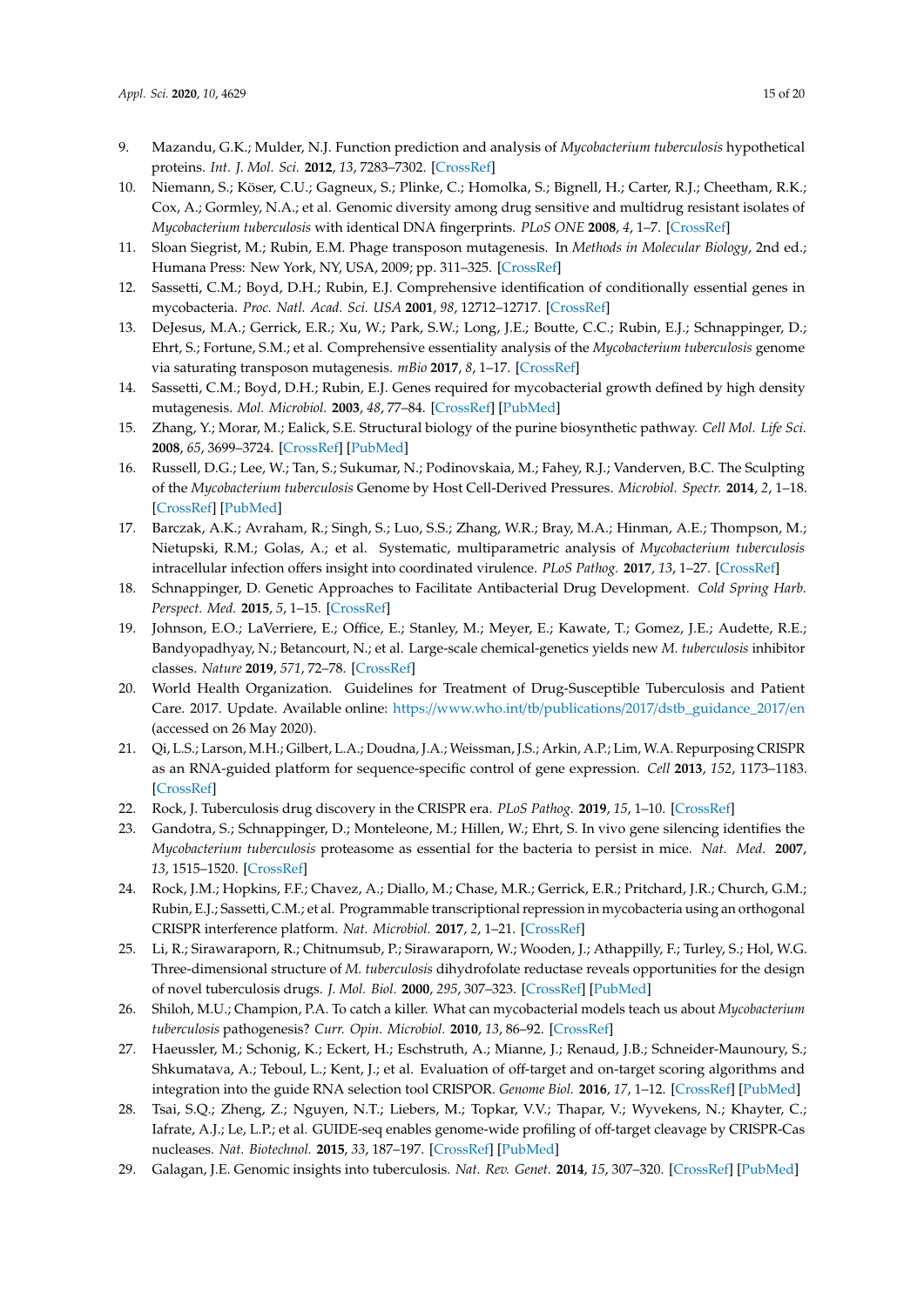- <span id="page-15-0"></span>30. Andries, K.; Verhasselt, P.; Guillemont, J.; Gohlmann, H.W.; Neefs, J.M.; Winkler, H.; Van Gestel, J.; Timmerman, P.; Zhu, M.; Lee, E.; et al. A diarylquinoline drug active on the ATP synthase of *Mycobacterium tuberculosis*. *Science* **2005**, *307*, 223–227. [\[CrossRef\]](http://dx.doi.org/10.1126/science.1106753)
- <span id="page-15-1"></span>31. Kundu, S.; Biukovic, G.; Gruber, G.; Dick, T. Bedaquiline Targets the epsilon Subunit of Mycobacterial F-ATP Synthase. *Antimicrob. Agents Chemother.* **2016**, *60*, 6977–6979. [\[CrossRef\]](http://dx.doi.org/10.1128/AAC.01291-16)
- <span id="page-15-2"></span>32. Almeida, D.; Ioerger, T.; Tyagi, S.; Li, S.Y.; Mdluli, K.; Andries, K.; Grosset, J.; Sacchettini, J.; Nuermberger, E. Mutations in pepQ Confer Low-Level Resistance to Bedaquiline and Clofazimine in *Mycobacterium tuberculosis*. *Antimicrob. Agents Chemother.* **2016**, *60*, 4590–4599. [\[CrossRef\]](http://dx.doi.org/10.1128/AAC.00753-16)
- <span id="page-15-3"></span>33. Rybniker, J.; Vocat, A.; Sala, C.; Busso, P.; Pojer, F.; Benjak, A.; Cole, S.T. Lansoprazole is an antituberculous prodrug targeting cytochrome bc1. *Nat. Commun.* **2015**, *6*, 1–8. [\[CrossRef\]](http://dx.doi.org/10.1038/ncomms8659)
- <span id="page-15-4"></span>34. Rybniker, J.; Kohl, T.A.; Barilar, I.; Niemann, S. No Evidence for Acquired Mutations Associated with Cytochrome bc 1 Inhibitor Resistance in 13,559 Clinical *Mycobacterium tuberculosis* Complex Isolates. *Antimicrob. Agents Chemother.* **2019**, *63*, 1–3. [\[CrossRef\]](http://dx.doi.org/10.1128/AAC.01317-18)
- <span id="page-15-5"></span>35. Ling, L.L.; Schneider, T.; Peoples, A.J.; Spoering, A.L.; Engels, I.; Conlon, B.P.; Mueller, A.; Schaberle, T.F.; Hughes, D.E.; Epstein, S.; et al. A new antibiotic kills pathogens without detectable resistance. *Nature* **2015**, *517*, 455–459. [\[CrossRef\]](http://dx.doi.org/10.1038/nature14098) [\[PubMed\]](http://www.ncbi.nlm.nih.gov/pubmed/25561178)
- <span id="page-15-6"></span>36. Piddock, L.J. Teixobactin, the first of a new class of antibiotics discovered by iChip technology? *J. Antimicrob. Chemother.* **2015**, *70*, 2679–2680. [\[CrossRef\]](http://dx.doi.org/10.1093/jac/dkv175) [\[PubMed\]](http://www.ncbi.nlm.nih.gov/pubmed/26089440)
- <span id="page-15-7"></span>37. Allix-Beguec, C.; Arandjelovic, I.; Bi, L.; Beckert, P.; Bonnet, M.; Bradley, P.; Cabibbe, A.M.; Cancino-Munoz, I.; et al.; CRyPTIC Consortium; The 100000 Genomes Project Prediction of Susceptibility to First-Line Tuberculosis Drugs by DNA Sequencing. *N. Engl. J. Med.* **2018**, *379*, 1403–1415. [\[CrossRef\]](http://dx.doi.org/10.1056/NEJMoa1800474)
- <span id="page-15-8"></span>38. Vilcheze, C.; Jacobs, W.R., Jr. Resistance to Isoniazid and Ethionamide in *Mycobacterium tuberculosis*: Genes, Mutations, and Causalities. *Microbiol. Spectr.* **2014**, *2*, 1–21. [\[CrossRef\]](http://dx.doi.org/10.1128/microbiolspec.MGM2-0014-2013) [\[PubMed\]](http://www.ncbi.nlm.nih.gov/pubmed/26104204)
- <span id="page-15-9"></span>39. Newton, G.L.; Buchmeier, N.; Fahey, R.C. Biosynthesis and functions of mycothiol, the unique protective thiol of Actinobacteria. *Microbiol. Mol. Biol. Rev.* **2008**, *72*, 471–494. [\[CrossRef\]](http://dx.doi.org/10.1128/MMBR.00008-08)
- <span id="page-15-10"></span>40. Vilcheze, C.; Av-Gay, Y.; Attarian, R.; Liu, Z.; Hazbon, M.H.; Colangeli, R.; Chen, B.; Liu, W.; Alland, D.; Sacchettini, J.C.; et al. Mycothiol biosynthesis is essential for ethionamide susceptibility in *Mycobacterium tuberculosis*. *Mol. Microbiol.* **2008**, *69*, 1316–1329. [\[CrossRef\]](http://dx.doi.org/10.1111/j.1365-2958.2008.06365.x)
- <span id="page-15-11"></span>41. Vilcheze, C.; Av-Gay, Y.; Barnes, S.W.; Larsen, M.H.; Walker, J.R.; Glynne, R.J.; Jacobs, W.R., Jr. Coresistance to isoniazid and ethionamide maps to mycothiol biosynthetic genes in *Mycobacterium bovis*. *Antimicrob. Agents Chemother.* **2011**, *55*, 4422–4423. [\[CrossRef\]](http://dx.doi.org/10.1128/AAC.00564-11)
- <span id="page-15-12"></span>42. Zhang, Y.; Heym, B.; Allen, B.; Young, D.; Cole, S. The catalase-peroxidase gene and isoniazid resistance of *Mycobacterium tuberculosis*. *Nature* **1992**, *358*, 591–593. [\[CrossRef\]](http://dx.doi.org/10.1038/358591a0)
- <span id="page-15-13"></span>43. DeBarber, A.E.; Mdluli, K.; Bosman, M.; Bekker, L.G.; Barry, C.E., 3rd. Ethionamide activation and sensitivity in multidrug-resistant *Mycobacterium tuberculosis*. *Proc. Natl. Acad. Sci. USA* **2000**, *97*, 9677–9682. [\[CrossRef\]](http://dx.doi.org/10.1073/pnas.97.17.9677)
- <span id="page-15-14"></span>44. Xu, X.; Vilcheze, C.; Av-Gay, Y.; Gomez-Velasco, A.; Jacobs, W.R., Jr. Precise null deletion mutations of the mycothiol synthesis genes reveal their role in isoniazid and ethionamide resistance in *Mycobacterium smegmatis*. *Antimicrob. Agents Chemother.* **2011**, *55*, 3133–3139. [\[CrossRef\]](http://dx.doi.org/10.1128/AAC.00020-11)
- <span id="page-15-15"></span>45. Banerjee, A.; Dubnau, E.; Quemard, A.; Balasubramanian, V.; Um, K.S.; Wilson, T.; Collins, D.; de Lisle, G.; Jacobs, W.R., Jr. inhA, a gene encoding a target for isoniazid and ethionamide in *Mycobacterium tuberculosis*. *Science* **1994**, *263*, 227–230. [\[CrossRef\]](http://dx.doi.org/10.1126/science.8284673) [\[PubMed\]](http://www.ncbi.nlm.nih.gov/pubmed/8284673)
- <span id="page-15-16"></span>46. Hartkoorn, R.C.; Uplekar, S.; Cole, S.T. Cross-resistance between clofazimine and bedaquiline through upregulation of MmpL5 in *Mycobacterium tuberculosis*. *Antimicrob. Agents Chemother.* **2014**, *58*, 2979–2981. [\[CrossRef\]](http://dx.doi.org/10.1128/AAC.00037-14) [\[PubMed\]](http://www.ncbi.nlm.nih.gov/pubmed/24590481)
- <span id="page-15-17"></span>47. Radhakrishnan, A.; Kumar, N.; Wright, C.C.; Chou, T.H.; Tringides, M.L.; Bolla, J.R.; Lei, H.T.; Rajashankar, K.R.; Su, C.C.; Purdy, G.E.; et al. Crystal structure of the transcriptional regulator Rv0678 of *Mycobacterium tuberculosis*. *J. Biol. Chem.* **2014**, *289*, 16526–16540. [\[CrossRef\]](http://dx.doi.org/10.1074/jbc.M113.538959) [\[PubMed\]](http://www.ncbi.nlm.nih.gov/pubmed/24737322)
- <span id="page-15-18"></span>48. Villellas, C.; Coeck, N.; Meehan, C.J.; Lounis, N.; de Jong, B.; Rigouts, L.; Andries, K. Unexpected high prevalence of resistance-associated Rv0678 variants in MDR-TB patients without documented prior use of clofazimine or bedaquiline. *J. Antimicrob. Chemother.* **2017**, *72*, 684–690. [\[CrossRef\]](http://dx.doi.org/10.1093/jac/dkw502)
- <span id="page-15-19"></span>49. Melief, E.; Kokoczka, R.; Files, M.; Bailey, M.A.; Alling, T.; Li, H.; Ahn, J.; Misquith, A.; Korkegian, A.; Roberts, D.; et al. Construction of an overexpression library for *Mycobacterium tuberculosis*. *Biol. Methods Protoc.* **2018**, *3*, 1–9. [\[CrossRef\]](http://dx.doi.org/10.1093/biomethods/bpy009)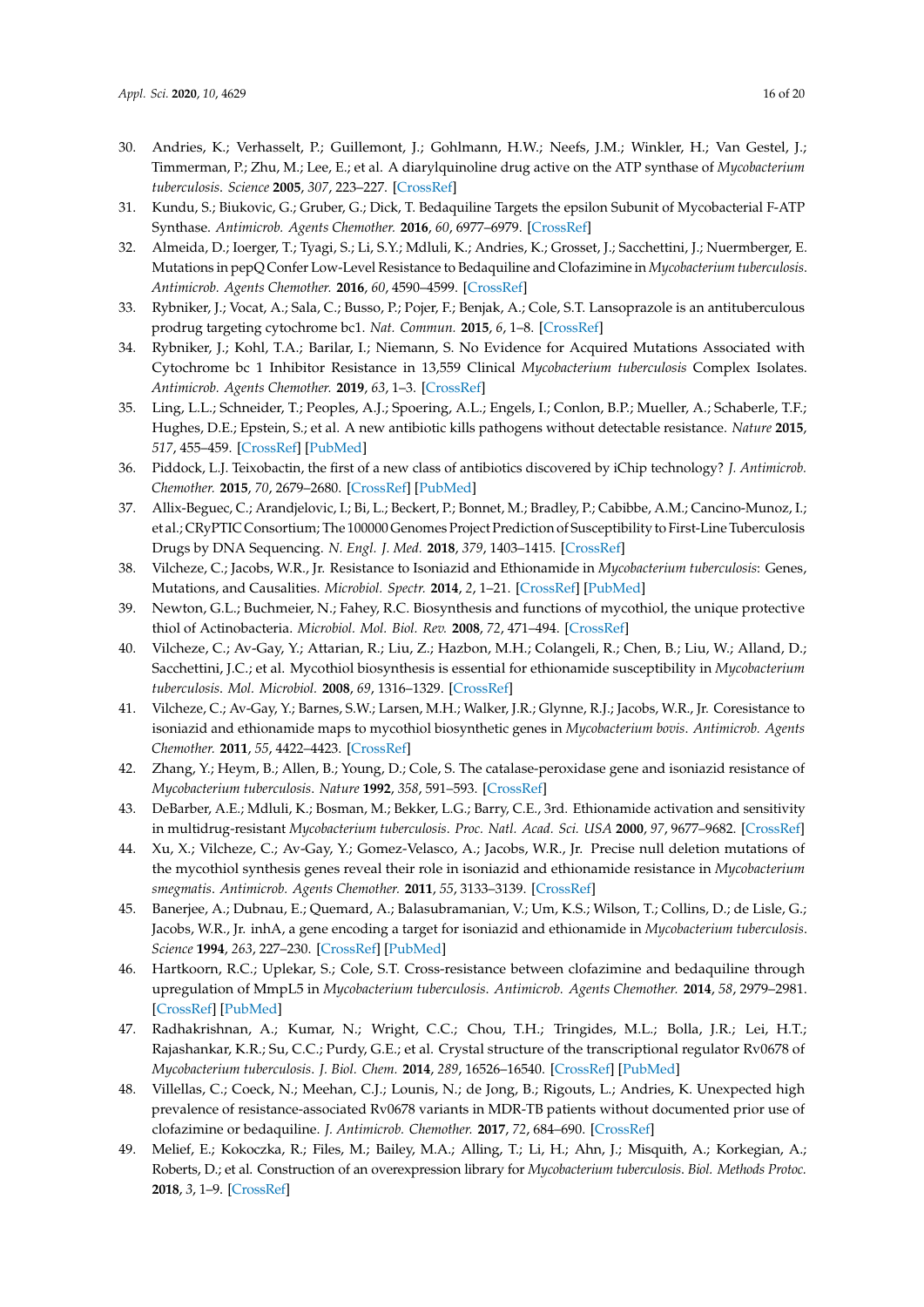- <span id="page-16-0"></span>50. Schnappinger, D.; Ehrt, S.; Voskuil, M.I.; Liu, Y.; Mangan, J.A.; Monahan, I.M.; Dolganov, G.; Efron, B.; Butcher, P.D.; Nathan, C.; et al. Transcriptional Adaptation of *Mycobacterium tuberculosis* within Macrophages: Insights into the Phagosomal Environment. *J. Exp. Med.* **2003**, *198*, 693–704. [\[CrossRef\]](http://dx.doi.org/10.1084/jem.20030846)
- <span id="page-16-1"></span>51. Rienksma, R.A.; Suarez-Diez, M.; Mollenkopf, H.J.; Dolganov, G.M.; Dorhoi, A.; Schoolnik, G.K.; Martins Dos Santos, V.A.; Kaufmann, S.H.; Schaap, P.J.; Gengenbacher, M. Comprehensive insights into transcriptional adaptation of intracellular mycobacteria by microbe-enriched dual RNA sequencing. *BMC Genom.* **2015**, *16*, 1–15. [\[CrossRef\]](http://dx.doi.org/10.1186/s12864-014-1197-2)
- <span id="page-16-2"></span>52. Garton, N.J.; Waddell, S.J.; Sherratt, A.L.; Lee, S.M.; Smith, R.J.; Senner, C.; Hinds, J.; Rajakumar, K.; Adegbola, R.A.; Besra, G.S.; et al. Cytological and transcript analyses reveal fat and lazy persister-like bacilli in tuberculous sputum. *PLoS Med.* **2008**, *5*, 634–645. [\[CrossRef\]](http://dx.doi.org/10.1371/journal.pmed.0050075)
- <span id="page-16-3"></span>53. Tailleux, L.; Waddell, S.J.; Pelizzola, M.; Mortellaro, A.; Withers, M.; Tanne, A.; Castagnoli, P.R.; Gicquel, B.; Stoker, N.G.; Butcher, P.D.; et al. Probing host pathogen cross-talk by transcriptional profiling of both *Mycobacterium tuberculosis* and infected human dendritic cells and macrophages. *PLoS ONE* **2008**, *3*, 1–14. [\[CrossRef\]](http://dx.doi.org/10.1371/journal.pone.0001403)
- <span id="page-16-4"></span>54. Botella, H.; Peyron, P.; Levillain, F.; Poincloux, R.; Poquet, Y.; Brandli, I.; Wang, C.; Tailleux, L.; Tilleul, S.; Charriere, G.M.; et al. Mycobacterial p(1)-type ATPases mediate resistance to zinc poisoning in human macrophages. *Cell Host Microbe.* **2011**, *10*, 248–259. [\[CrossRef\]](http://dx.doi.org/10.1016/j.chom.2011.08.006)
- <span id="page-16-5"></span>55. Rustad, T.R.; Harrell, M.I.; Liao, R.; Sherman, D.R. The enduring hypoxic response of *Mycobacterium tuberculosis*. *PLoS ONE* **2008**, *3*, 1–8. [\[CrossRef\]](http://dx.doi.org/10.1371/journal.pone.0001502) [\[PubMed\]](http://www.ncbi.nlm.nih.gov/pubmed/18231589)
- <span id="page-16-6"></span>56. Salina, E.G.; Waddell, S.J.; Hoffmann, N.; Rosenkrands, I.; Butcher, P.D.; Kaprelyants, A.S. Potassium availability triggers *Mycobacterium tuberculosis* transition to, and resuscitation from, non-culturable (dormant) states. *Open Biol.* **2014**, *4*, 1–15. [\[CrossRef\]](http://dx.doi.org/10.1098/rsob.140106) [\[PubMed\]](http://www.ncbi.nlm.nih.gov/pubmed/25320096)
- <span id="page-16-7"></span>57. Talaat, A.M.; Lyons, R.; Howard, S.T.; Johnston, S.A. The temporal expression profile of *Mycobacterium tuberculosis* infection in mice. *Proc. Natl. Acad. Sci. USA* **2004**, *101*, 4602–4607. [\[CrossRef\]](http://dx.doi.org/10.1073/pnas.0306023101) [\[PubMed\]](http://www.ncbi.nlm.nih.gov/pubmed/15070764)
- <span id="page-16-8"></span>58. Talaat, A.M.; Ward, S.K.; Wu, C.W.; Rondon, E.; Tavano, C.; Bannantine, J.P.; Lyons, R.; Johnston, S.A. Mycobacterial bacilli are metabolically active during chronic tuberculosis in murine lungs: Insights from genome-wide transcriptional profiling. *J. Bacteriol.* **2007**, *189*, 4265–4274. [\[CrossRef\]](http://dx.doi.org/10.1128/JB.00011-07)
- <span id="page-16-9"></span>59. Rachman, H.; Strong, M.; Ulrichs, T.; Grode, L.; Schuchhardt, J.; Mollenkopf, H.; Kosmiadi, G.A.; Eisenberg, D.; Kaufmann, S.H. Unique transcriptome signature of *Mycobacterium tuberculosis* in pulmonary tuberculosis. *Infect. Immun.* **2006**, *74*, 1233–1242. [\[CrossRef\]](http://dx.doi.org/10.1128/IAI.74.2.1233-1242.2006) [\[PubMed\]](http://www.ncbi.nlm.nih.gov/pubmed/16428773)
- <span id="page-16-10"></span>60. Pethe, K.; Sequeira, P.C.; Agarwalla, S.; Rhee, K.; Kuhen, K.; Phong, W.Y.; Patel, V.; Beer, D.; Walker, J.R.; Duraiswamy, J.; et al. A chemical genetic screen in *Mycobacterium tuberculosis* identifies carbon-source-dependent growth inhibitors devoid of in vivo efficacy. *Nat. Commun.* **2010**, *1*, 1–8. [\[CrossRef\]](http://dx.doi.org/10.1038/ncomms1060) [\[PubMed\]](http://www.ncbi.nlm.nih.gov/pubmed/20975714)
- <span id="page-16-11"></span>61. Wilson, M.; DeRisi, J.; Kristensen, H.H.; Imboden, P.; Rane, S.; Brown, P.O.; Schoolnik, G.K. Exploring drug-induced alterations in gene expression in *Mycobacterium tuberculosis* by microarray hybridization. *Proc. Natl. Acad. Sci. USA* **1999**, *96*, 12833–12838. [\[CrossRef\]](http://dx.doi.org/10.1073/pnas.96.22.12833) [\[PubMed\]](http://www.ncbi.nlm.nih.gov/pubmed/10536008)
- <span id="page-16-12"></span>62. Betts, J.C.; McLaren, A.; Lennon, M.G.; Kelly, F.M.; Lukey, P.T.; Blakemore, S.J.; Duncan, K. Signature gene expression profiles discriminate between isoniazid-, thiolactomycin-, and triclosan-treated *Mycobacterium tuberculosis*. *Antimicrob. Agents Chemother.* **2003**, *47*, 2903–2913. [\[CrossRef\]](http://dx.doi.org/10.1128/AAC.47.9.2903-2913.2003)
- 63. Waddell, S.J.; Stabler, R.A.; Laing, K.; Kremer, L.; Reynolds, R.C.; Besra, G.S. The use of microarray analysis to determine the gene expression profiles of *Mycobacterium tuberculosis* in response to anti-bacterial compounds. *Tuberculosis* **2004**, *84*, 263–274. [\[CrossRef\]](http://dx.doi.org/10.1016/j.tube.2003.12.005) [\[PubMed\]](http://www.ncbi.nlm.nih.gov/pubmed/15207496)
- <span id="page-16-13"></span>64. Boshoff, H.I.; Myers, T.G.; Copp, B.R.; McNeil, M.R.; Wilson, M.A.; Barry, C.E., 3rd. The transcriptional responses of *Mycobacterium tuberculosis* to inhibitors of metabolism: Novel insights into drug mechanisms of action. *J. Biol. Chem.* **2004**, *279*, 40174–40184. [\[CrossRef\]](http://dx.doi.org/10.1074/jbc.M406796200)
- <span id="page-16-14"></span>65. Liang, J.; Zeng, F.; Guo, A.; Liu, L.; Guo, N.; Li, L.; Jin, J.; Wu, X.; Liu, M.; Zhao, D.; et al. Microarray analysis of the chelerythrine-induced transcriptome of *Mycobacterium tuberculosis*. *Curr. Microbiol.* **2011**, *62*, 1200–1208. [\[CrossRef\]](http://dx.doi.org/10.1007/s00284-010-9837-5)
- <span id="page-16-15"></span>66. Zheng, H.; Williams, J.T.; Coulson, G.B.; Haiderer, E.R.; Abramovitch, R.B. HC2091 Kills *Mycobacterium tuberculosis* by Targeting the MmpL3 Mycolic Acid Transporter. *Antimicrob. Agents Chemother.* **2018**, *62*, 1–12. [\[CrossRef\]](http://dx.doi.org/10.1128/AAC.02459-17)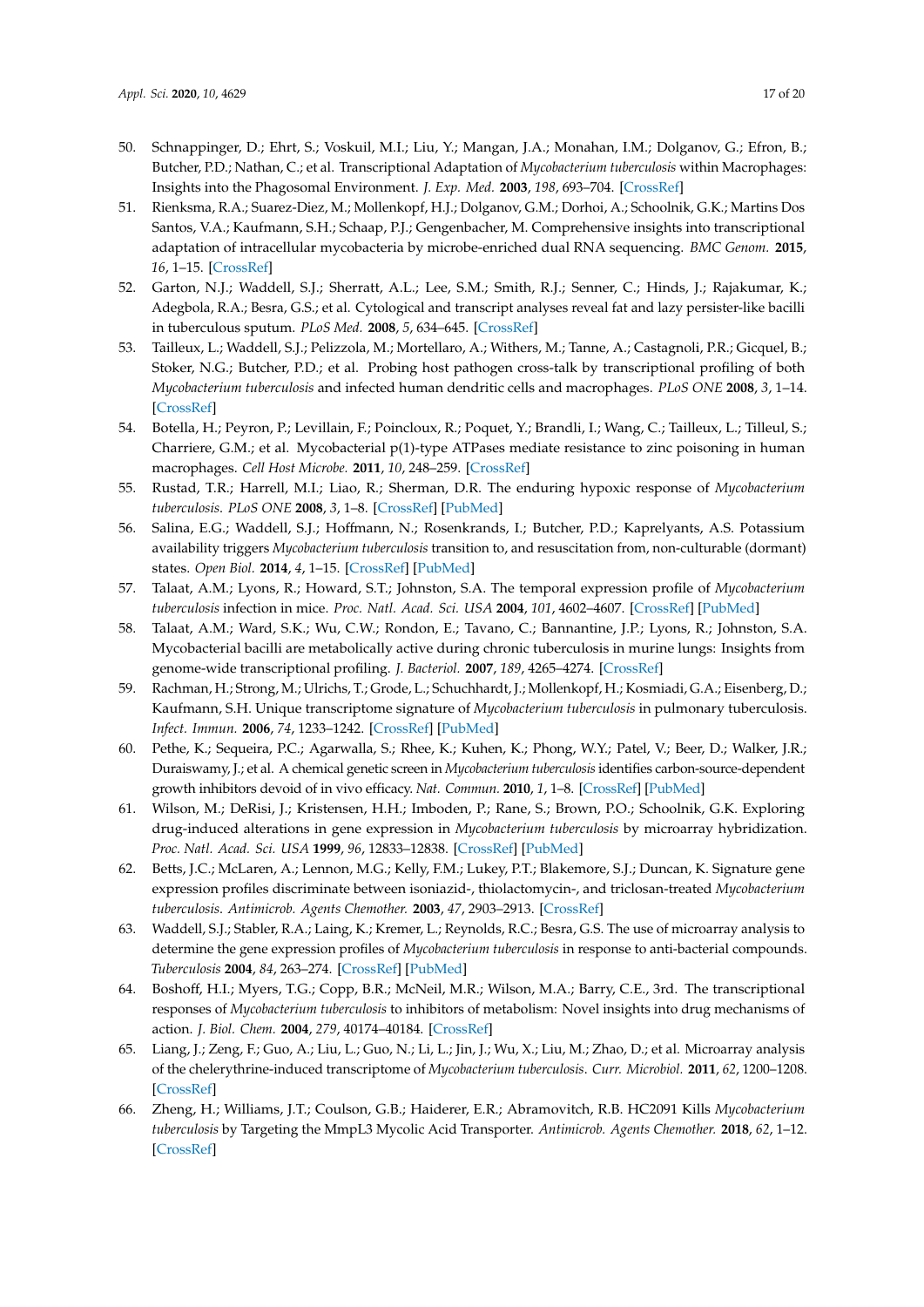- 67. Foo, C.S.; Lupien, A.; Kienle, M.; Vocat, A.; Benjak, A.; Sommer, R.; Lamprecht, D.A.; Steyn, A.J.C.; Pethe, K.; Piton, J.; et al. Arylvinylpiperazine Amides, a New Class of Potent Inhibitors Targeting QcrB of *Mycobacterium tuberculosis*. *mBio* **2018**, *9*, 1–13. [\[CrossRef\]](http://dx.doi.org/10.1128/mBio.01276-18) [\[PubMed\]](http://www.ncbi.nlm.nih.gov/pubmed/30301850)
- <span id="page-17-0"></span>68. Lupien, A.; Foo, C.S.; Savina, S.; Vocat, A.; Piton, J.; Monakhova, N.; Benjak, A.; Lamprecht, D.A.; Steyn, A.J.C.; Pethe, K.; et al. New 2-Ethylthio-4-methylaminoquinazoline derivatives inhibiting two subunits of cytochrome bc1 in *Mycobacterium tuberculosis*. *PLoS Pathog.* **2020**, *16*, 1–19. [\[CrossRef\]](http://dx.doi.org/10.1371/journal.ppat.1008270) [\[PubMed\]](http://www.ncbi.nlm.nih.gov/pubmed/31971990)
- <span id="page-17-1"></span>69. Stover, C.K.; Warrener, P.; VanDevanter, D.R.; Sherman, D.R.; Arain, T.M.; Langhorne, M.H.; Anderson, S.W.; Towell, J.A.; Yuan, Y.; McMurray, D.N.; et al. A small-molecule nitroimidazopyran drug candidate for the treatment of tuberculosis. *Nature* **2000**, *405*, 962–966. [\[CrossRef\]](http://dx.doi.org/10.1038/35016103) [\[PubMed\]](http://www.ncbi.nlm.nih.gov/pubmed/10879539)
- <span id="page-17-2"></span>70. Singh, R.; Manjunatha, U.; Boshoff, H.I.; Ha, Y.H.; Niyomrattanakit, P.; Ledwidge, R.; Dowd, C.S.; Lee, I.Y.; Kim, P.; Zhang, L.; et al. PA-824 kills nonreplicating *Mycobacterium tuberculosis* by intracellular NO release. *Science* **2008**, *322*, 1392–1395. [\[CrossRef\]](http://dx.doi.org/10.1126/science.1164571)
- <span id="page-17-3"></span>71. Manjunatha, U.; Boshoff, H.I.; Barry, C.E. The mechanism of action of PA-824: Novel insights from transcriptional profiling. *Commun. Integr. Biol.* **2009**, *2*, 215–218. [\[CrossRef\]](http://dx.doi.org/10.4161/cib.2.3.7926)
- <span id="page-17-4"></span>72. Van den Bossche, A.; Varet, H.; Sury, A.; Sismeiro, O.; Legendre, R.; Coppee, J.Y.; Mathys, V.; Ceyssens, P.J. Transcriptional profiling of a laboratory and clinical *Mycobacterium tuberculosis* strain suggests respiratory poisoning upon exposure to delamanid. *Tuberculosis* **2019**, *117*, 18–23. [\[CrossRef\]](http://dx.doi.org/10.1016/j.tube.2019.05.002)
- <span id="page-17-5"></span>73. Boot, M.; Commandeur, S.; Subudhi, A.K.; Bahira, M.; Smith, T.C., 2nd; Abdallah, A.M.; van Gemert, M.; Lelievre, J.; Ballell, L.; Aldridge, B.B.; et al. Accelerating Early Antituberculosis Drug Discovery by Creating Mycobacterial Indicator Strains That Predict Mode of Action. *Antimicrob. Agents Chemother.* **2018**, *62*, 1–16. [\[CrossRef\]](http://dx.doi.org/10.1128/AAC.00083-18)
- <span id="page-17-6"></span>74. Peterson, E.J.R.; Ma, S.; Sherman, D.R.; Baliga, N.S. Network analysis identifies Rv0324 and Rv0880 as regulators of bedaquiline tolerance in *Mycobacterium tuberculosis*. *Nat. Microbiol.* **2016**, *1*, 16078. [\[CrossRef\]](http://dx.doi.org/10.1038/nmicrobiol.2016.78)
- <span id="page-17-7"></span>75. Ma, S.; Jaipalli, S.; Larkins-Ford, J.; Lohmiller, J.; Aldridge, B.B.; Sherman, D.R.; Chandrasekaran, S. Transcriptomic Signatures Predict Regulators of Drug Synergy and Clinical Regimen Efficacy against Tuberculosis. *mBio* **2019**, *10*, 1–16. [\[CrossRef\]](http://dx.doi.org/10.1128/mBio.02627-19) [\[PubMed\]](http://www.ncbi.nlm.nih.gov/pubmed/31719182)
- <span id="page-17-8"></span>76. Honeyborne, I.; McHugh, T.D.; Kuittinen, I.; Cichonska, A.; Evangelopoulos, D.; Ronacher, K.; van Helden, P.D.; Gillespie, S.H.; Fernandez-Reyes, D.; Walzl, G.; et al. Profiling persistent tubercule bacilli from patient sputa during therapy predicts early drug efficacy. *BMC Med.* **2016**, *14*, 1–13. [\[CrossRef\]](http://dx.doi.org/10.1186/s12916-016-0609-3) [\[PubMed\]](http://www.ncbi.nlm.nih.gov/pubmed/27055815)
- <span id="page-17-9"></span>77. Walter, N.D.; Dolganov, G.M.; Garcia, B.J.; Worodria, W.; Andama, A.; Musisi, E.; Ayakaka, I.; Van, T.T.; Voskuil, M.I.; de Jong, B.C.; et al. Transcriptional Adaptation of Drug-tolerant *Mycobacterium tuberculosis* During Treatment of Human Tuberculosis. *J. Infect. Dis.* **2015**, *212*, 990–998. [\[CrossRef\]](http://dx.doi.org/10.1093/infdis/jiv149) [\[PubMed\]](http://www.ncbi.nlm.nih.gov/pubmed/25762787)
- <span id="page-17-10"></span>78. Bespyatykh, J.A.; Shitikov, E.A.; Ilina, E.N. Proteomics for the Investigation of Mycobacteria. *Acta Nat.* **2017**, *9*, 15–25. [\[CrossRef\]](http://dx.doi.org/10.32607/20758251-2017-9-1-15-25)
- <span id="page-17-11"></span>79. Vogel, C.; Marcotte, E.M. Insights into the regulation of protein abundance from proteomic and transcriptomic analyses. *Nat. Rev. Genet.* **2012**, *13*, 227–232. [\[CrossRef\]](http://dx.doi.org/10.1038/nrg3185) [\[PubMed\]](http://www.ncbi.nlm.nih.gov/pubmed/22411467)
- <span id="page-17-12"></span>80. Malen, H.; De Souza, G.A.; Pathak, S.; Softeland, T.; Wiker, H.G. Comparison of membrane proteins of *Mycobacterium tuberculosis* H37Rv and H37Ra strains. *BMC Microbiol.* **2011**, *11*, 18. [\[CrossRef\]](http://dx.doi.org/10.1186/1471-2180-11-18) [\[PubMed\]](http://www.ncbi.nlm.nih.gov/pubmed/21261938)
- <span id="page-17-13"></span>81. Rauniyar, N.; Yates, J.R., 3rd. Isobaric labeling-based relative quantification in shotgun proteomics. *J. Proteome. Res.* **2014**, *13*, 5293–5309. [\[CrossRef\]](http://dx.doi.org/10.1021/pr500880b)
- <span id="page-17-14"></span>82. Thompson, C.R.; Champion, M.M.; Champion, P.A. Quantitative N-Terminal Footprinting of Pathogenic Mycobacteria Reveals Differential Protein Acetylation. *J. Proteome. Res.* **2018**, *17*, 3246–3258. [\[CrossRef\]](http://dx.doi.org/10.1021/acs.jproteome.8b00373)
- <span id="page-17-15"></span>83. Albrethsen, J.; Agner, J.; Piersma, S.R.; Hojrup, P.; Pham, T.V.; Weldingh, K.; Jimenez, C.R.; Andersen, P.; Rosenkrands, I. Proteomic profiling of *Mycobacterium tuberculosis* identifies nutrient-starvation-responsive toxin-antitoxin systems. *Mol. Cell Proteom.* **2013**, *12*, 1180–1191. [\[CrossRef\]](http://dx.doi.org/10.1074/mcp.M112.018846)
- <span id="page-17-16"></span>84. Agarwal, S.; Ghosh, S.; Sharma, S.; Kaur, K.; Verma, I. *Mycobacterium tuberculosis* H37Rv expresses differential proteome during intracellular survival within alveolar epithelial cells compared with macrophages. *Pathog. Dis.* **2018**, *76*, 1–9. [\[CrossRef\]](http://dx.doi.org/10.1093/femspd/fty058)
- <span id="page-17-17"></span>85. Kruh, N.A.; Troudt, J.; Izzo, A.; Prenni, J.; Dobos, K.M. Portrait of a pathogen: The *Mycobacterium tuberculosis* proteome in vivo. *PLoS ONE* **2010**, *5*, 1–13. [\[CrossRef\]](http://dx.doi.org/10.1371/journal.pone.0013938) [\[PubMed\]](http://www.ncbi.nlm.nih.gov/pubmed/21085642)
- <span id="page-17-18"></span>86. Sharma, D.; Bisht, D.; Khan, A.U. Potential Alternative Strategy against Drug Resistant Tuberculosis: A Proteomics Prospect. *Proteomes* **2018**, *6*, 1–9. [\[CrossRef\]](http://dx.doi.org/10.3390/proteomes6020026) [\[PubMed\]](http://www.ncbi.nlm.nih.gov/pubmed/29843395)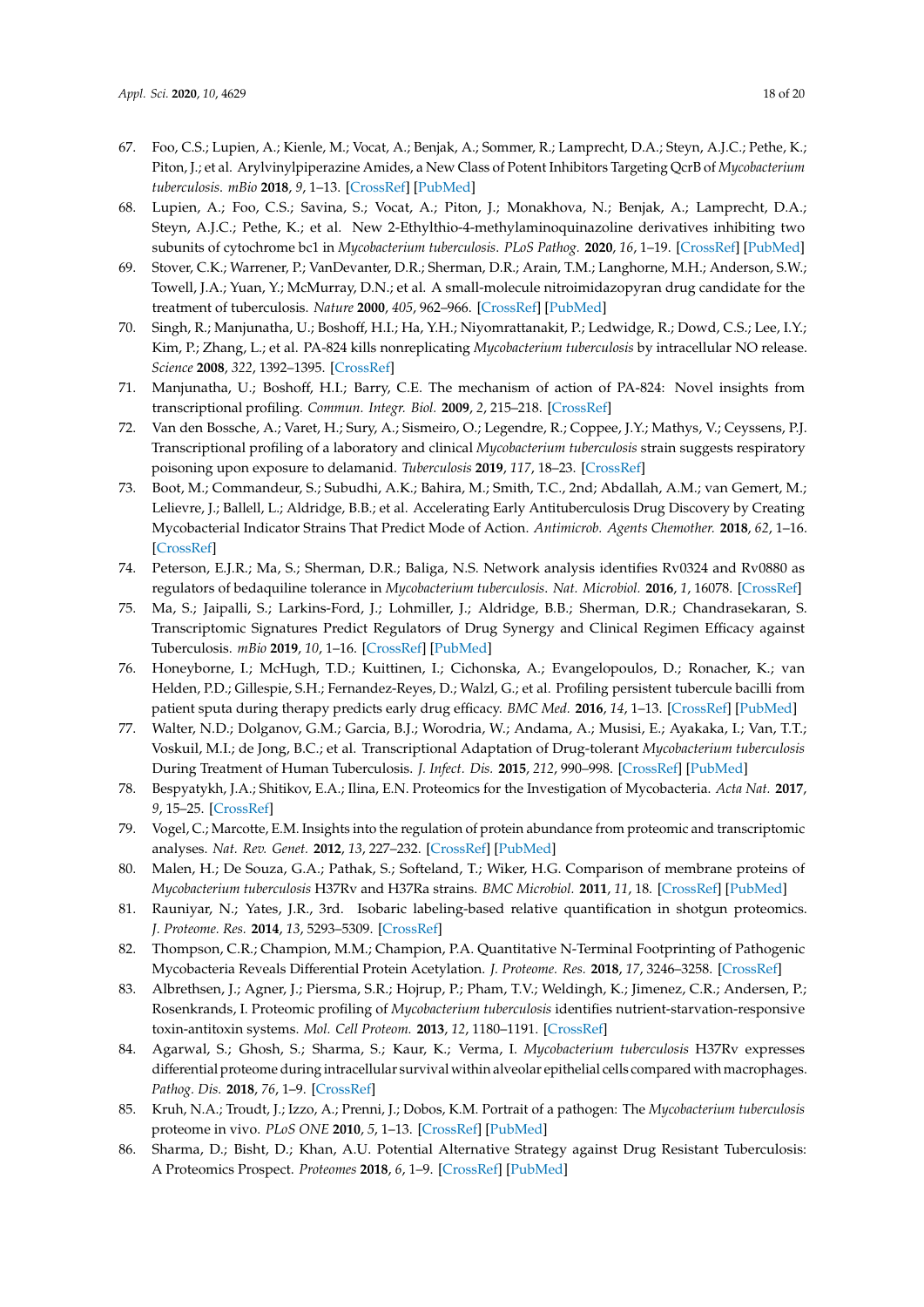- <span id="page-18-0"></span>87. Meneguello, J.E.; Arita, G.S.; Silva, J.V.O.; Ghiraldi-Lopes, L.D.; Caleffi-Ferracioli, K.R.; Siqueira, V.L.D.; Scodro, R.B.L.; Pilau, E.J.; Campanerut-Sa, P.A.Z.; Cardoso, R.F. Insight about cell wall remodulation triggered by rifampicin in *Mycobacterium tuberculosis*. *Tuberculosis* **2020**, *120*, 1–5. [\[CrossRef\]](http://dx.doi.org/10.1016/j.tube.2020.101903) [\[PubMed\]](http://www.ncbi.nlm.nih.gov/pubmed/32090864)
- <span id="page-18-1"></span>88. Wilson, S.R.; Vehus, T.; Berg, H.S.; Lundanes, E. Nano-LC in proteomics: Recent advances and approaches. *Bioanalysis* **2015**, *7*, 1799–1815. [\[CrossRef\]](http://dx.doi.org/10.4155/bio.15.92) [\[PubMed\]](http://www.ncbi.nlm.nih.gov/pubmed/26270786)
- <span id="page-18-2"></span>89. Sarkar, R.; Mdladla, C.; Macingwana, L.; Pietersen, R.D.; Ngwane, A.H.; Tabb, D.L.; van Helden, P.D.; Wiid, I.; Baker, B. Proteomic analysis reveals that sulfamethoxazole induces oxidative stress in *M. tuberculosis*. *Tuberculosis* **2018**, *111*, 78–85. [\[CrossRef\]](http://dx.doi.org/10.1016/j.tube.2018.05.010)
- <span id="page-18-3"></span>90. Hinzke, T.; Kouris, A.; Hughes, R.A.; Strous, M.; Kleiner, M. More Is Not Always Better: Evaluation of 1D and 2D-LC-MS/MS Methods for Metaproteomics. *Front. Microbiol.* **2019**, *10*, 1–13. [\[CrossRef\]](http://dx.doi.org/10.3389/fmicb.2019.00238)
- <span id="page-18-4"></span>91. Putim, C.; Phaonakrop, N.; Jaresitthikunchai, J.; Gamngoen, R.; Tragoolpua, K.; Intorasoot, S.; Anukool, U.; Tharincharoen, C.S.; Phunpae, P.; Tayapiwatana, C.; et al. Secretome profile analysis of multidrug-resistant, monodrug-resistant and drug-susceptible *Mycobacterium tuberculosis*. *Arch. Microbiol.* **2018**, *200*, 299–309. [\[CrossRef\]](http://dx.doi.org/10.1007/s00203-017-1448-0)
- <span id="page-18-5"></span>92. de Carvalho, L.P.; Fischer, S.M.; Marrero, J.; Nathan, C.; Ehrt, S.; Rhee, K.Y. Metabolomics of *Mycobacterium tuberculosis* reveals compartmentalized co-catabolism of carbon substrates. *Chem. Biol.* **2010**, *17*, 1122–1131. [\[CrossRef\]](http://dx.doi.org/10.1016/j.chembiol.2010.08.009)
- <span id="page-18-6"></span>93. Serafini, A.; Tan, L.; Horswell, S.; Howell, S.; Greenwood, D.J.; Hunt, D.M.; Phan, M.D.; Schembri, M.; Monteleone, M.; Montague, C.R.; et al. *Mycobacterium tuberculosis* requires glyoxylate shunt and reverse methylcitrate cycle for lactate and pyruvate metabolism. *Mol. Microbiol.* **2019**, *112*, 1284–1307. [\[CrossRef\]](http://dx.doi.org/10.1111/mmi.14362)
- <span id="page-18-7"></span>94. Agapova, A.; Serafini, A.; Petridis, M.; Hunt, D.M.; Garza-Garcia, A.; Sohaskey, C.D.; de Carvalho, L.P.S. Flexible nitrogen utilisation by the metabolic generalist pathogen *Mycobacterium tuberculosis*. *Elife* **2019**, *8*, 1–22. [\[CrossRef\]](http://dx.doi.org/10.7554/eLife.41129)
- <span id="page-18-8"></span>95. Borah, K.; Beyss, M.; Theorell, A.; Wu, H.; Basu, P.; Mendum, T.A.; Nh, K.; Beste, D.J.V.; McFadden, J. Intracellular *Mycobacterium tuberculosis* Exploits Multiple Host Nitrogen Sources during Growth in Human Macrophages. *Cell Rep.* **2019**, *29*, 3580–3591. [\[CrossRef\]](http://dx.doi.org/10.1016/j.celrep.2019.11.037)
- <span id="page-18-9"></span>96. Dutta, N.K.; Klinkenberg, L.G.; Vazquez, M.J.; Segura-Carro, D.; Colmenarejo, G.; Ramon, F.; Rodriguez-Miquel, B.; Mata-Cantero, L.; Porras-De Francisco, E.; Chuang, Y.M.; et al. Inhibiting the stringent response blocks *Mycobacterium tuberculosis* entry into quiescence and reduces persistence. *Sci. Adv.* **2019**, *5*, 1–13. [\[CrossRef\]](http://dx.doi.org/10.1126/sciadv.aav2104) [\[PubMed\]](http://www.ncbi.nlm.nih.gov/pubmed/30906866)
- <span id="page-18-10"></span>97. Zampieri, M.; Szappanos, B.; Buchieri, M.V.; Trauner, A.; Piazza, I.; Picotti, P.; Gagneux, S.; Borrell, S.; Gicquel, B.; Lelievre, J.; et al. High-throughput metabolomic analysis predicts mode of action of uncharacterized antimicrobial compounds. *Sci. Transl. Med.* **2018**, *10*, 1–13. [\[CrossRef\]](http://dx.doi.org/10.1126/scitranslmed.aal3973) [\[PubMed\]](http://www.ncbi.nlm.nih.gov/pubmed/29467300)
- <span id="page-18-11"></span>98. Baptista, R.; Fazakerley, D.M.; Beckmann, M.; Baillie, L.; Mur, L.A.J. Untargeted metabolomics reveals a new mode of action of pretomanid (PA-824). *Sci. Rep.* **2018**, *8*, 1–7. [\[CrossRef\]](http://dx.doi.org/10.1038/s41598-018-23110-1) [\[PubMed\]](http://www.ncbi.nlm.nih.gov/pubmed/29572459)
- <span id="page-18-12"></span>99. Wang, Z.; Soni, V.; Marriner, G.; Kaneko, T.; Boshoff, H.I.M.; Barry, C.E., 3rd; Rhee, K.Y. Mode-of-action profiling reveals glutamine synthetase as a collateral metabolic vulnerability of *M. tuberculosis* to bedaquiline. *Proc. Natl. Acad. Sci. USA* **2019**, *116*, 19646–19651. [\[CrossRef\]](http://dx.doi.org/10.1073/pnas.1907946116) [\[PubMed\]](http://www.ncbi.nlm.nih.gov/pubmed/31501323)
- <span id="page-18-13"></span>100. Chiaradia, L.; Lefebvre, C.; Parra, J.; Marcoux, J.; Burlet-Schiltz, O.; Etienne, G.; Tropis, M.; Daffe, M. Dissecting the mycobacterial cell envelope and defining the composition of the native mycomembrane. *Sci. Rep.* **2017**, *7*, 1–12. [\[CrossRef\]](http://dx.doi.org/10.1038/s41598-017-12718-4)
- <span id="page-18-14"></span>101. Wu, Z.; Shon, J.C.; Liu, K.H. Mass Spectrometry-based Lipidomics and Its Application to Biomedical Research. *J. Lifestyle Med.* **2014**, *4*, 17–33. [\[CrossRef\]](http://dx.doi.org/10.15280/jlm.2014.4.1.17)
- <span id="page-18-15"></span>102. Griffiths,W.J.; Wang, Y. Mass spectrometry: From proteomics to metabolomics and lipidomics. *Chem. Soc. Rev.* **2009**, *38*, 1882–1896. [\[CrossRef\]](http://dx.doi.org/10.1039/b618553n)
- <span id="page-18-16"></span>103. Wenk, M.R. Lipidomics: New tools and applications. *Cell* **2010**, *143*, 888–895. [\[CrossRef\]](http://dx.doi.org/10.1016/j.cell.2010.11.033)
- <span id="page-18-17"></span>104. Raghunandanan, S.; Jose, L.; Gopinath, V.; Kumar, R.A. Comparative label-free lipidomic analysis of *Mycobacterium tuberculosis* during dormancy and reactivation. *Sci. Rep.* **2019**, *9*, 1–12. [\[CrossRef\]](http://dx.doi.org/10.1038/s41598-019-40051-5)
- <span id="page-18-18"></span>105. Zhao, Y.Y.; Wu, S.P.; Liu, S.; Zhang, Y.; Lin, R.C. Ultra-performance liquid chromatography-mass spectrometry as a sensitive and powerful technology in lipidomic applications. *Chem. Biol. Interact.* **2014**, *220*, 181–192. [\[CrossRef\]](http://dx.doi.org/10.1016/j.cbi.2014.06.029) [\[PubMed\]](http://www.ncbi.nlm.nih.gov/pubmed/25014415)